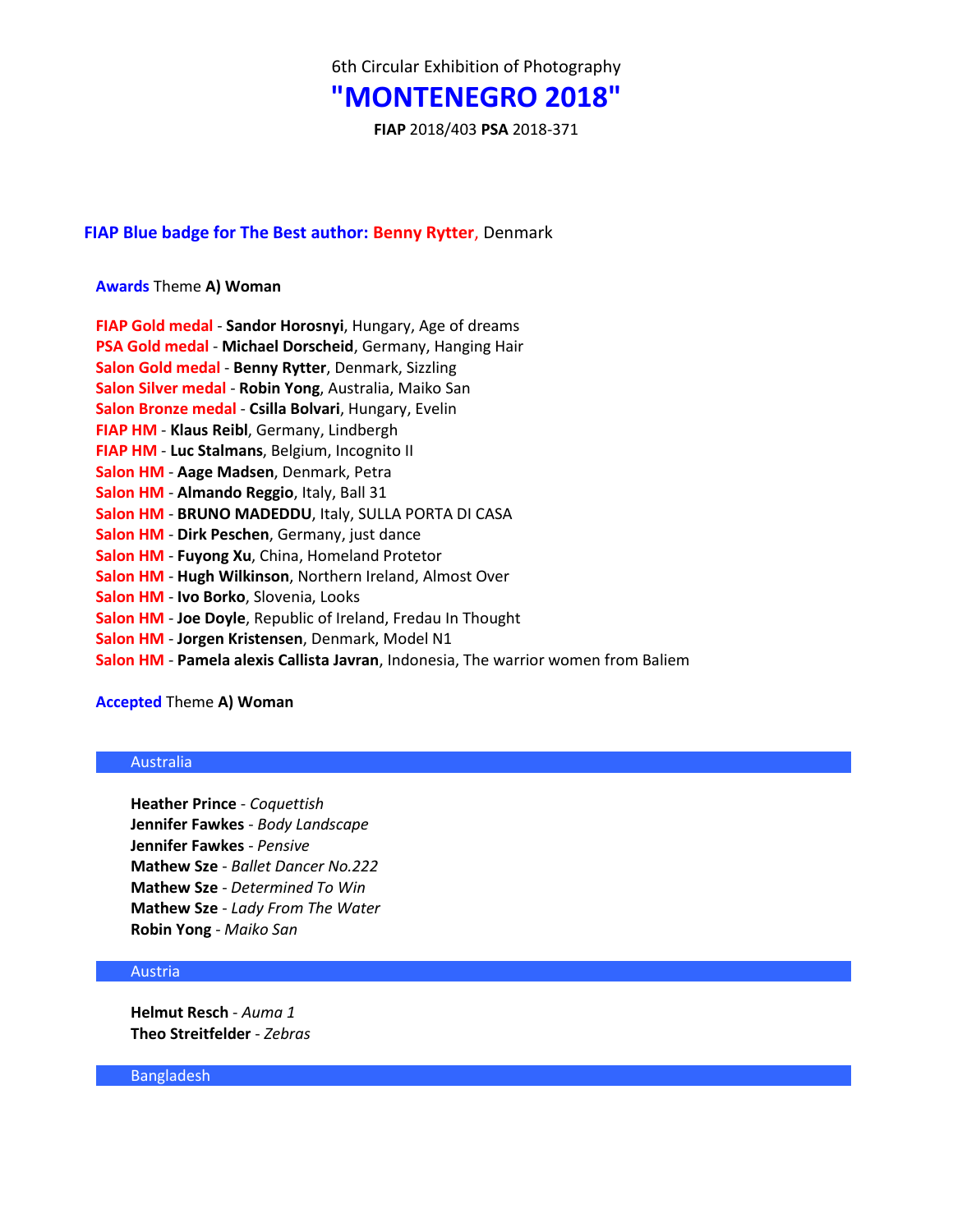# **"MONTENEGRO 2018"**

**FIAP** 2018/403 **PSA** 2018-371

#### **Ibrahim M IQBAL** - *WAITING*

#### Belgium

**Francis NICOLL** - *Sensuality* **Luc Stalmans** - *Incognito II* **Luc Stalmans** - *Sofa Kicking*

## Brazil

#### **ROBERTO SOARES-GOMES** - *FRAMED NUDE*

#### **Bulgaria**

**Gencho Petkov** - *Angel fly* **Gencho Petkov** - *Lady with dandelion*

### China

**Beimeng Liu** - *African Tribal People 4* **Beimeng Liu** - *Tribal Life 12* **Beimeng Liu** - *Tribal portrait 1* **Desheng Xu** - *Love of Mother* **Fengying Long** - *Omo River Valley42* **Fengying Long** - *Omo River Valley43* **Fuyong Xu** - *Homeland Protetor* **Fuyong Xu** - *Tribal Flower* **Hongbing Ye** - *Tribe mothers* **Jianxun Wu** - *African mother* **Jianxun Wu** - *Old Woman* **Jianxun Wu** - *On the Tramp 1* **Shicong Xiao** - *Nursing 1* **Xiaomei Xu** - *Old tribe woman* **Xiaoxi Liao** - *Woman In Mountain*

#### Denmark

**Aage Madsen** - *In the window* **Aage Madsen** - *Petra* **Benny Rytter** - *Commence* **Benny Rytter** - *Irish Connection* **Benny Rytter** - *Sizzling* **Benny Rytter** - *Subtle passion* **Jorgen Kristensen** - *Faith 10*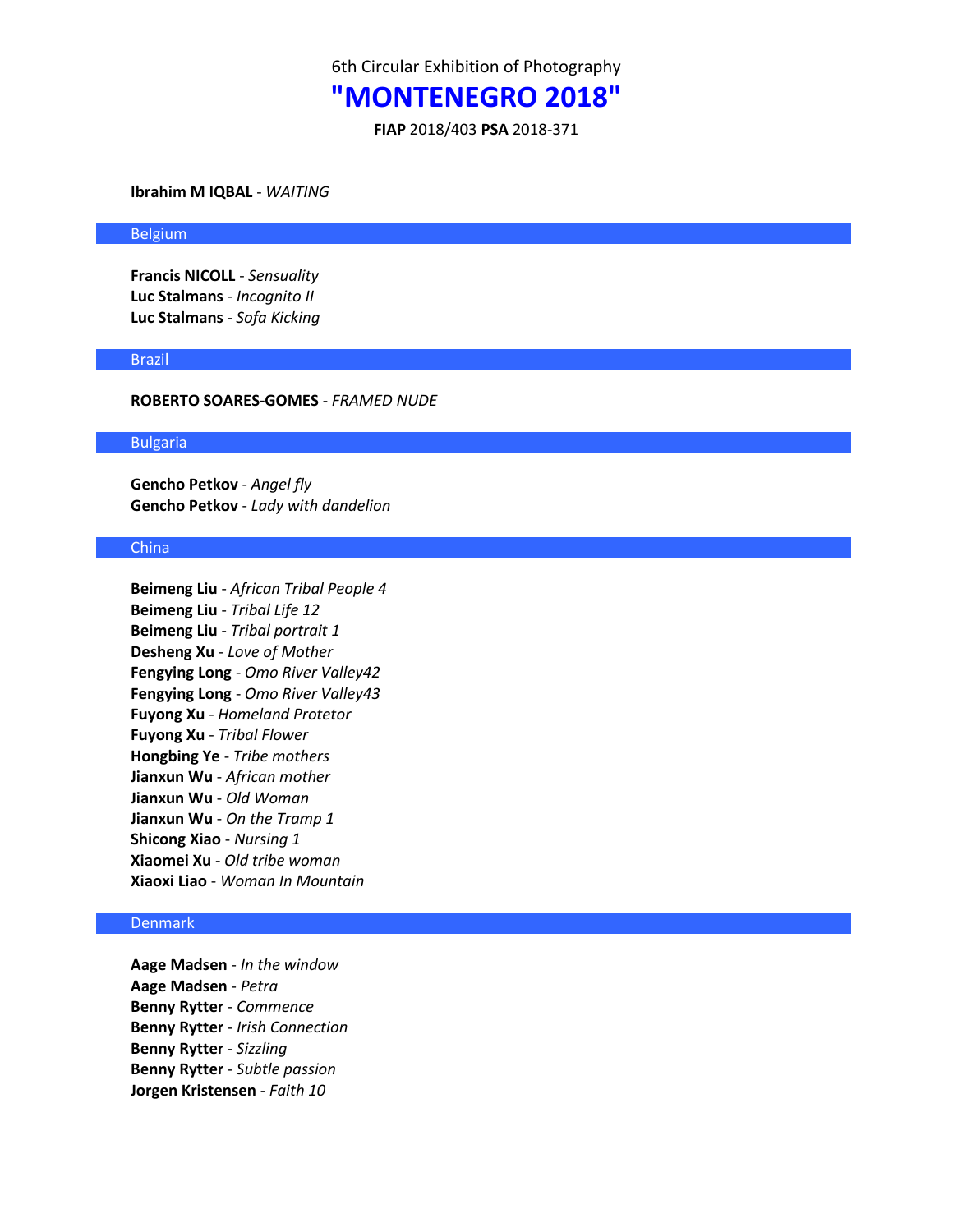# **"MONTENEGRO 2018"**

**FIAP** 2018/403 **PSA** 2018-371

**Jorgen Kristensen** - *Faith 46* **Jorgen Kristensen** - *Julie 2EX* **Jorgen Kristensen** - *Model N1*

### England

**David Adamson** - *Sofia* **Jennifer margaret Webster** - *Collecting the Firewood* **Marc Meyer** - *Pippa One* **Marc Meyer** - *Sophie Three* **Stuart Daffin** - *Carnival Eyes*

#### **Germany**

**Dirk Peschen** - *just dance* **Dirk Peschen** - *perfect posing* **Dirk Peschen** - *stretching* **Klaus Reibl** - *Joy* **Klaus Reibl** - *Lindbergh* **Michael Dorscheid** - *Blond Hair in green* **Michael Dorscheid** - *Hanging Hair* **Nicole Dittus** - *Holy Helena* **Nicole Dittus** - *Tied up* **Raimund Paris** - *Bodypainting* **Silvana Retter** - *A Woman Left Lonely* **Silvana Retter** - *The Final Prayer* **Wolfgang Schweden** - *Red Lips 6*

#### Greece

**Vasilis KAZEPIDIS** - *Ballerina No 01*

## Hungary

**Csilla Bolvari** - *Evelin* **Csilla Bolvari** - *Sisi* **Csilla Bolvari** - *Under shadow* **Janos Eifert** - *Magic power* **Sandor Horosnyi** - *Age of dreams* **Sandor Horosnyi** - *High kEyvita* **Sandor Horosnyi** - *Lady in black* **Sandor Horosnyi** - *Whiout tears*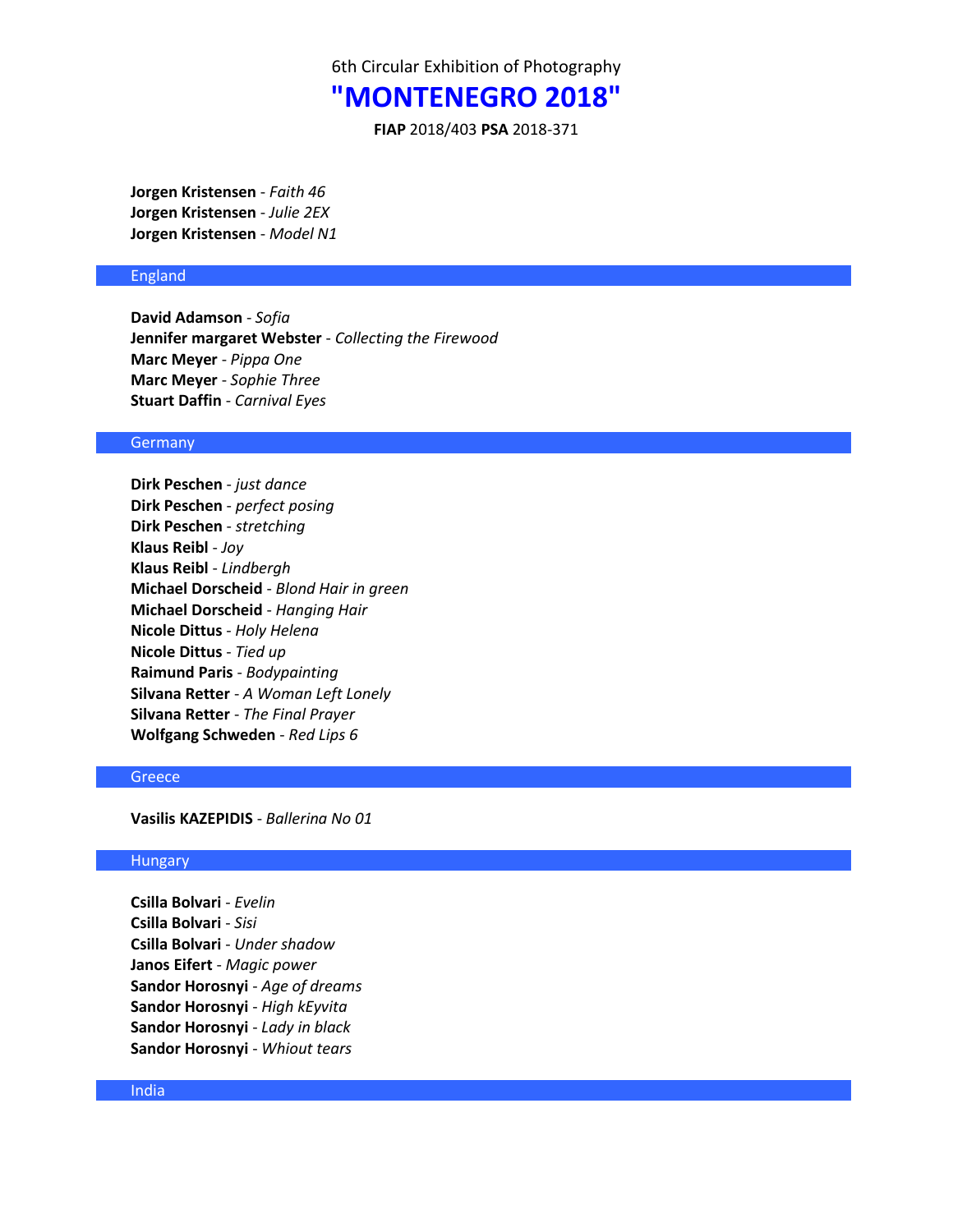## **"MONTENEGRO 2018"**

**FIAP** 2018/403 **PSA** 2018-371

**ABHISHEK BASAK** - *ARABIAN LOOK* **ABHISHEK BASAK** - *QUEEN IN RED 1* **Kalyan Bhattacharyya** - *Shreya 2* **SOURAV SHIT** - *AGGRESSIVE LOOK* **SOURAV SHIT** - *DREAMY*

### Indonesia

**Aris Sanjaya** - *portable heater* **D Agung Krisprimandoyo** - *petersburg girl* **D Agung Krisprimandoyo** - *shy mother* **D Agung Krisprimandoyo** - *smoking clove cigarettes* **Herman Morrison** - *Avatar* **Herman Morrison** - *Bodi Tribe* **Herman Morrison** - *Lip Plate* **Lina Gunawan** - *Old Fashion* **Martha Suherman** - *Bruna* **Martha Suherman** - *Expecting* **Mery Binglie** - *drying fish* **Pamela alexis Callista Javran** - *The warrior women from Baliem* **Parulian Parulian** - *break* **Stephanus Junardi Sarmili** - *payung painter 002*

#### Iran

**Ali Samei** - *Buba 2*

#### Israel

**Esther Epstein** - *Stairs, India* **LEONID GOLDIN** - *Women's Pain* **LEONID GOLDIN** - *Yhis cinema*

#### **Italy**

**Almando Reggio** - *Ball 18* **Almando Reggio** - *Ball 30* **Almando Reggio** - *Ball 31* **Almando Reggio** - *Synchronized swimming 5* **Antonio Persano** - *Memories* **Antonio Persano** - *Silences 4* **Antonio Persano** - *The dancer* **BRUNO MADEDDU** - *SULLA PORTA DI CASA*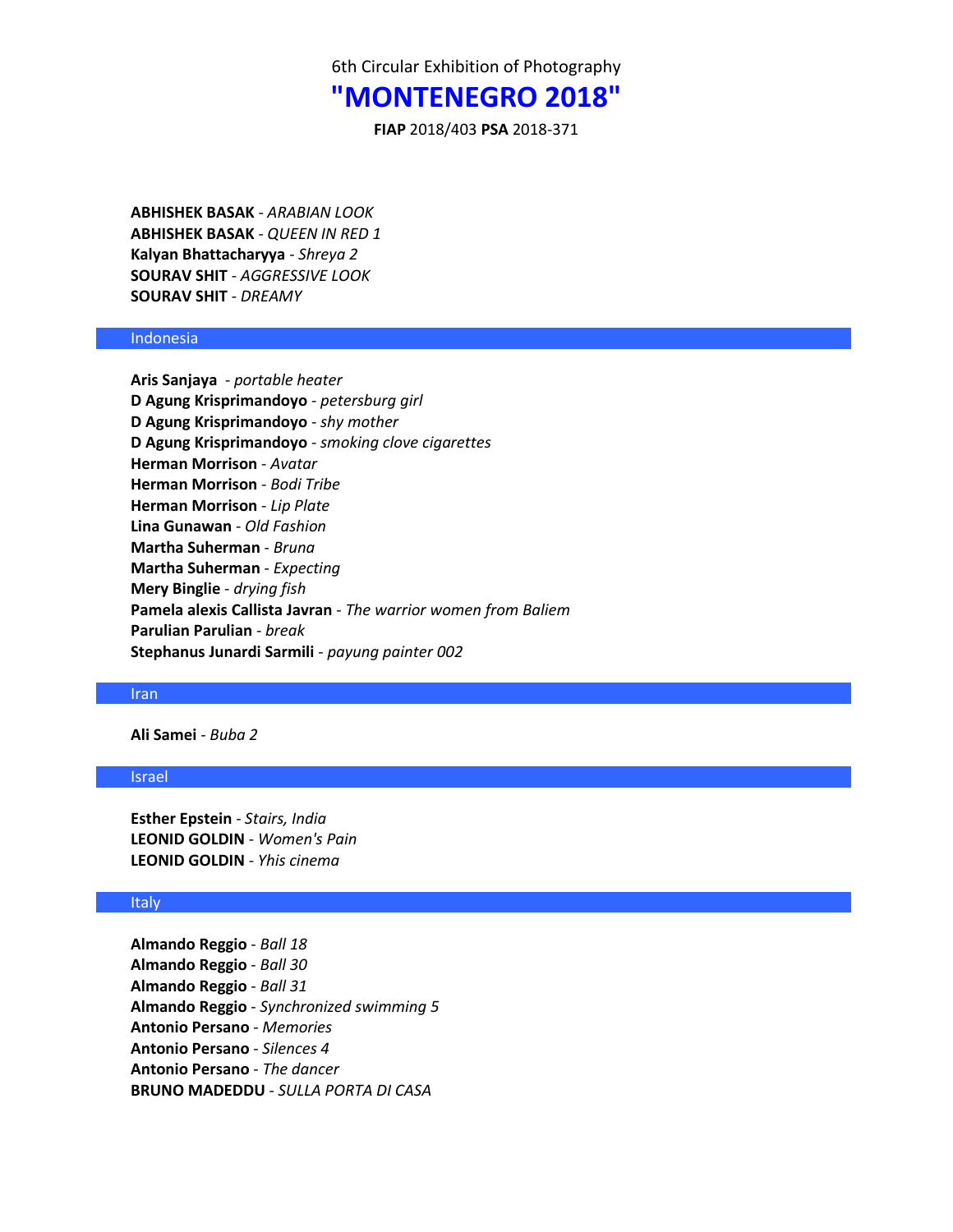# **"MONTENEGRO 2018"**

**FIAP** 2018/403 **PSA** 2018-371

**BRUNO MADEDDU** - *ULTIMA CASTA* **Claudio Palermo** - *The hot summer sun*

#### Lithuania

**Normante Ribokaite** - *Hot minds* **Normante Ribokaite** - *Woman with Pumpkin 181* **Ruslan Bolgov** - *The melody of light* **Ruslan Bolgov** - *White melody*

### Northern Ireland

**Hugh Wilkinson** - *Almost Over* **Hugh Wilkinson** - *Let's Dance* **Hugh Wilkinson** - *The Hurdler*

#### Qatar

**Abdulla AL-Mushaifri** - *Aya* **Abdulla AL-Mushaifri** - *Falmer* **Abdulla AL-Mushaifri** - *Fareda* **Abdulla AL-Mushaifri** - *Juma*

## Republic of Ireland

**Andrew Magan** - *Red Hair* **Andrew Magan** - *Through the Looking Glass* **Andrew Magan** - *Twist of Red* **Edward Mahon** - *avid reader* **Edward Mahon** - *golden holly* **Edward Mahon** - *lucy at the wall* **Joe Doyle** - *Fredau In Thought* **Joe Doyle** - *Holly By The Window* **Joe Doyle** - *Joceline By The Window* **Joe Doyle** - *Zoi Forgive Me*

#### Romania

**Ovi D. Pop** - *Chess* **Ovi D. Pop** - *Deeper Underground* **Ovi D. Pop** - *Witchy*

Russian Federation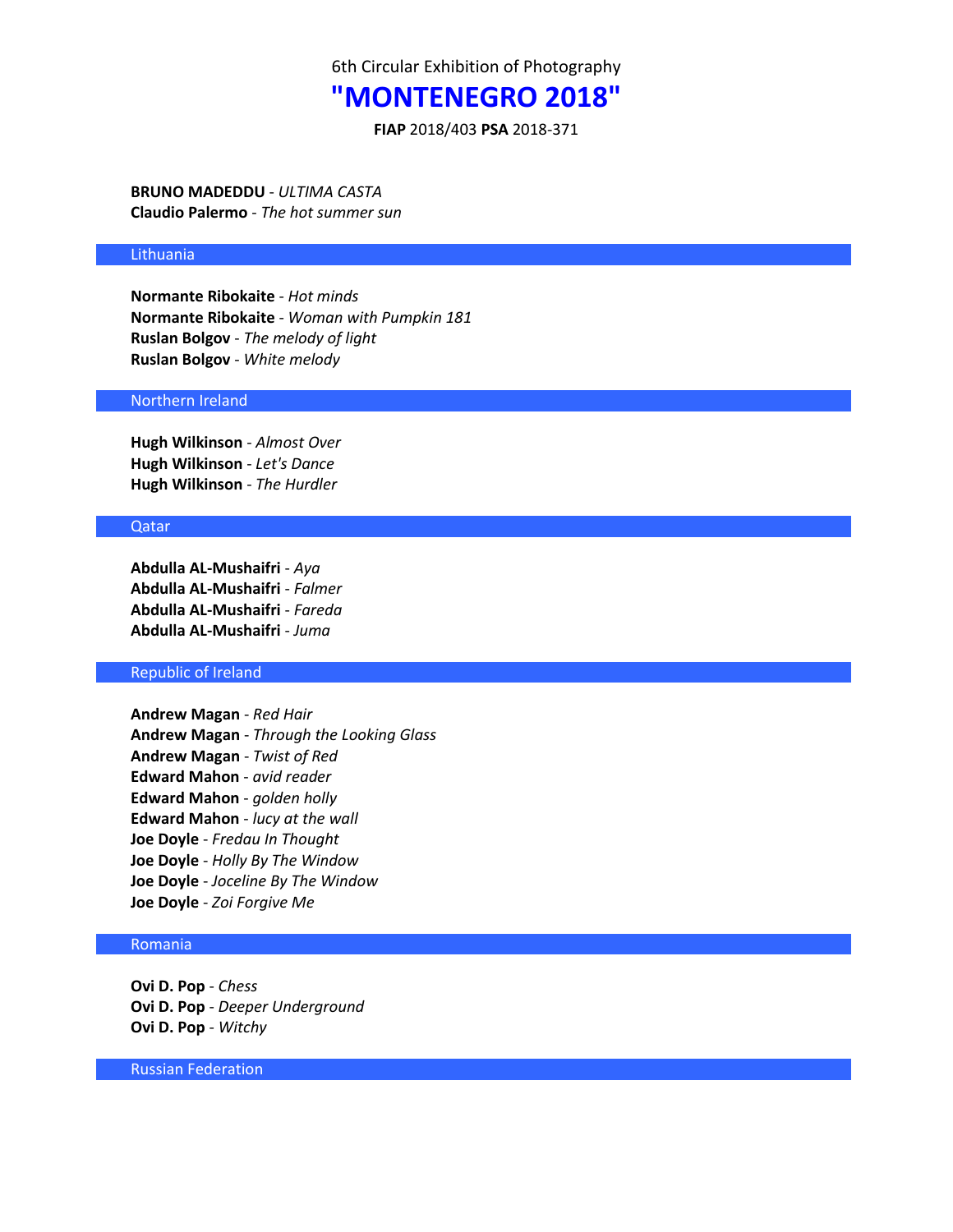## **"MONTENEGRO 2018"**

**FIAP** 2018/403 **PSA** 2018-371

**Oleg Grachev** - *Maya 5* **Oleg Grachev** - *Maya 9*

#### **Scotland**

**Vlastimil Blaha** - *Bubbles*

## Slovenia

**Barbara Greguric Silic** - *Indian girl* **Igor Debevec** - *Fairyland III-14* **Igor Debevec** - *Fairyland V-1* **Igor Debevec** - *Pretty Woman* **Ivo Borko** - *Looks* **Ivo Borko** - *Snowy owl is flying again*

### Spain

**LUIS LEANDRO SERRANO** - *Effort* **Manel Puigcerver** - *A piece of maternity* **Manel Puigcerver** - *Walking towards liberty*

#### Sweden

**Goran Garberg** - *Love*

## **Switzerland**

**Martin Zurmuehle** - *In her own Shade* **Martin Zurmuehle** - *Lost in Thoughts B&W* **Martin Zurmuehle** - *Romantic Moment*

### United Kingdom

**Eileen Murray** - *Eastern promise* **Eileen Murray** - *Lady in Red* **Malcolm Jenkin** - *Ballet Practice* **Malcolm Jenkin** - *Chair Ballet* **Malcolm Jenkin** - *Cube Pose 2* **Richard Luxton** - *The two of us* **Richard Luxton** - *The view* **Robert Millin** - *Rajasthan Water Carrier* **Valerie Duncan** - *Karly in Fur bw*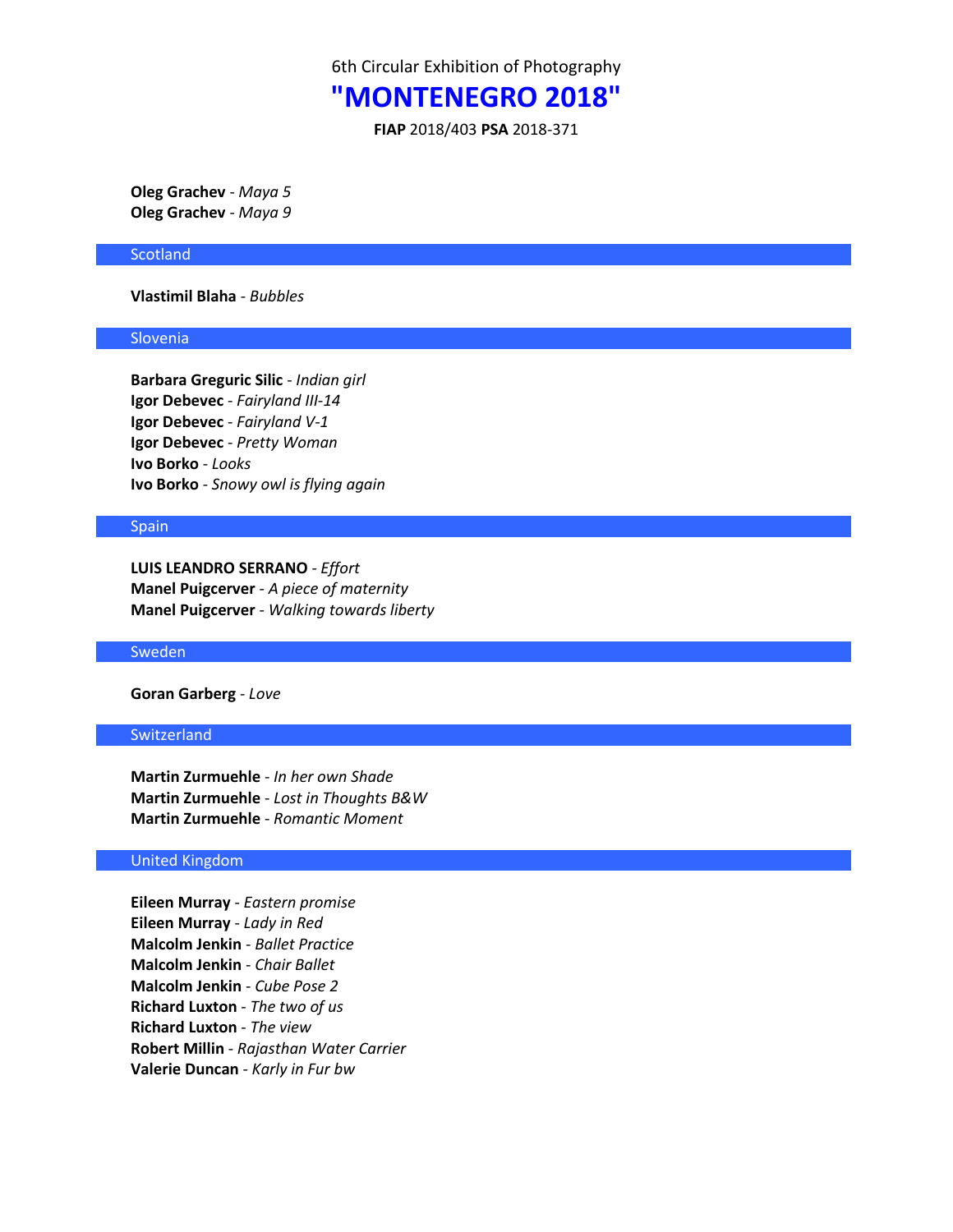# **"MONTENEGRO 2018"**

**FIAP** 2018/403 **PSA** 2018-371

## USA

**Duy Tuong Nguyen** - *Lake Tuyen Lam 3* **JR Schnelzer** - *Natalia*

## Vietnam

**Dao Tien Dat** - *DEEPLY WORRY No 2* **Dao Tien Dat** - *FRIENDS* **Hai Bui Minh** - *Traditional job* **Nguyen Canh Hung** - *Hoi Danh Ca*

**Awards** Theme **B) Nudes**

| FIAP Gold medal - Silvana Retter, Germany, Reborn                                 |
|-----------------------------------------------------------------------------------|
| PSA Gold medal - stefano stefanoni, Italy, nudo 8                                 |
| Salon Gold medal - Dirk Peschen, Germany, diamonds on her skin                    |
| Salon Silver medal - Edward Mahon, Republic of Ireland, nude study in the halycon |
| Salon Bronze medal - Benny Rytter, Denmark, Antithesis                            |
| FIAP HM - Claudio Palermo, Italy, Like there's nobody watching                    |
| FIAP HM - Luc Stalmans, Belgium, The Piano I                                      |
| Salon HM - Gencho Petkov, Bulgaria, Nude Line                                     |
| Salon HM - Hugh Wilkinson, Northern Ireland, The Manikin                          |
| Salon HM - Igor Debevec, Slovenia, Acte Noir I                                    |
| Salon HM - Jorgen Kristensen, Denmark, Model N24                                  |
| Salon HM - JR Schnelzer, USA, Magnificant Krista                                  |
| Salon HM - Martin Zurmuehle, Switzerland, Beautyful Light and Body                |
| Salon HM - Peter Gedeon, USA, Dreamer No 74                                       |
| Salon HM - Raimund Paris, Germany, Verbiegen                                      |
| Salon HM - Stuart Daffin, England, Bonnie                                         |
| Salon HM - Valerie Duncan, United Kingdom, Red                                    |

## **Accepted** Theme **B) Nudes**

## Belgium

**Luc Stalmans** - *Geometric Bodies II* **Luc Stalmans** - *The Piano I*

Bulgaria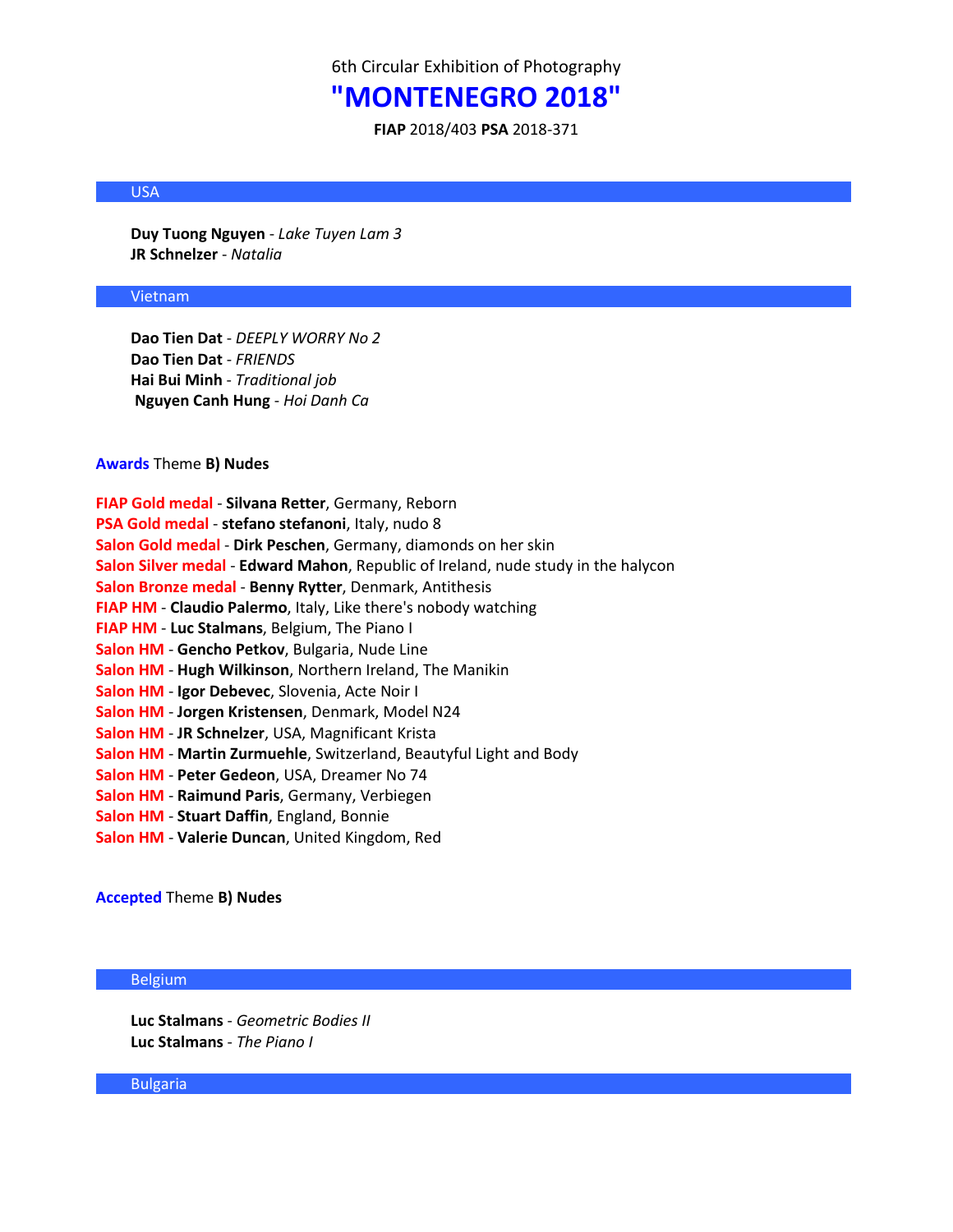# **"MONTENEGRO 2018"**

**FIAP** 2018/403 **PSA** 2018-371

#### **Gencho Petkov** - *Nude Line*

#### China

**PING LU** - *Desire* **PING LU** - *The sea and distance* **Xiaoxi Liao** - *Anna*

## Denmark

**Aage Madsen** - *Chasing Dreams* **Aage Madsen** - *Tereza* **Benny Rytter** - *Antithesis* **Benny Rytter** - *Hassy Girl* **Benny Rytter** - *Privilege* **Benny Rytter** - *Three guards* **Jorgen Kristensen** - *Faith 32BW* **Jorgen Kristensen** - *Model N24* **Jorgen Kristensen** - *Sophie Moet 22*

### England

**Marc Meyer** - *Soft Touch* **Stuart Daffin** - *Bonnie* **Stuart Daffin** - *Jessica* **Stuart Daffin** - *Rachel*

## **Germany**

**Dirk Peschen** - *diamonds on her skin* **Dirk Peschen** - *shadows on her body\_2* **Dirk Peschen** - *she shows her perfect body* **Dirk Peschen** - *waterpearls* **Frank Hausdoerfer** - *Bodypart with Pearls* **Michael Dorscheid** - *Lavafeld 01* **Michael Dorscheid** - *Light 01* **Michael Dorscheid** - *Tanja im Fels 01* **Nicole Dittus** - *Last nude Dance* **Nicole Dittus** - *Rainy Dreams* **Raimund Paris** - *Spagat auf Stuhl* **Raimund Paris** - *Verbiegen* **Silvana Retter** - *Adam & Eve* **Silvana Retter** - *Reborn*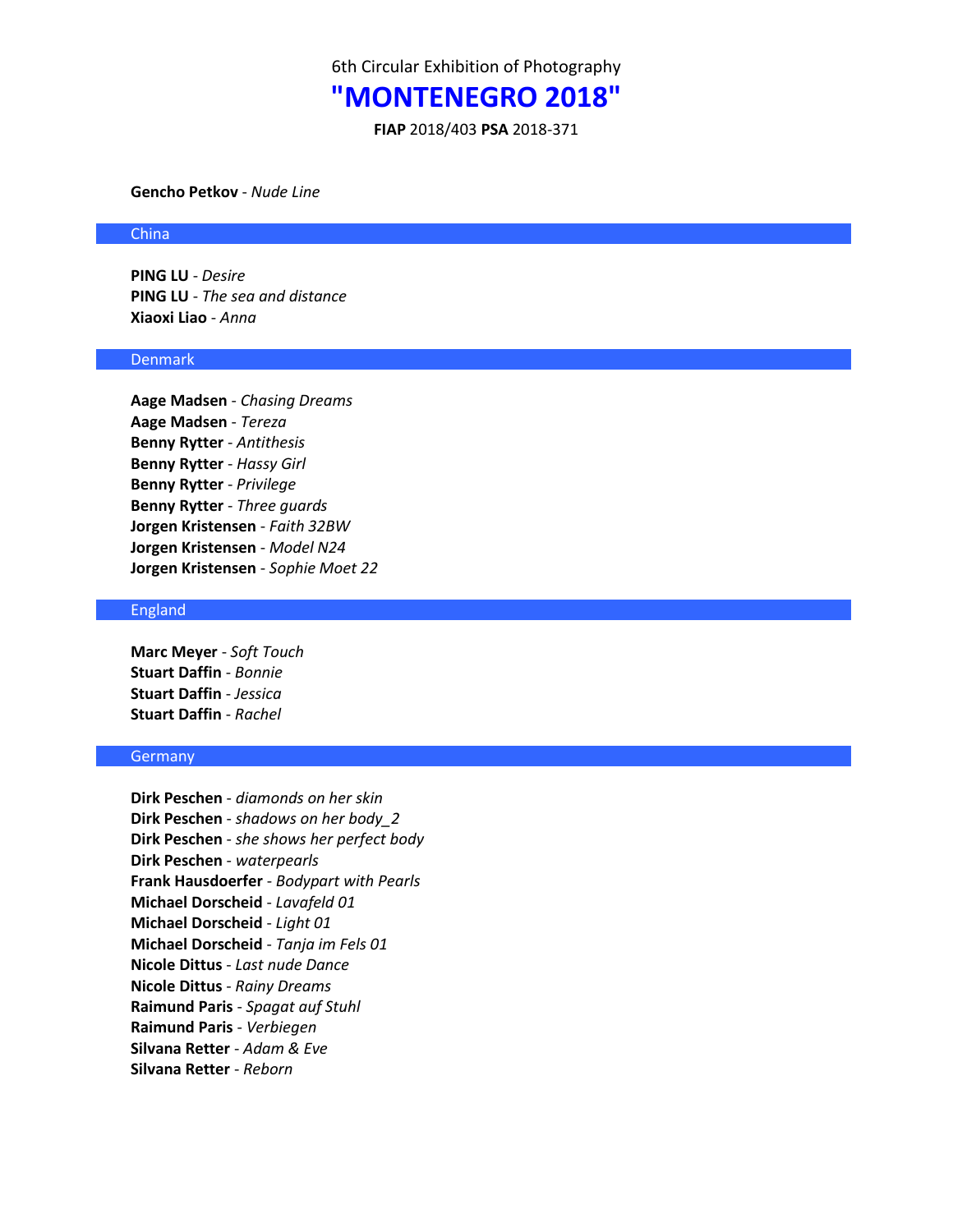# **"MONTENEGRO 2018"**

**FIAP** 2018/403 **PSA** 2018-371

#### **Hungary**

**Gorotyak Daniella** - *Intimacy*

#### India

#### **ABHISHEK BASAK** - *LIGHT AND SHADOW*

#### Iran

**Ali Samei** - *Buba 1* **Ali Samei** - *Smoking Buba*

#### **Italy**

**Antonio Persano** - *Alone* **Antonio Persano** - *Hells* **Claudio Palermo** - *Like there's nobody watching* **Enzo Righeschi** - *Sensuality* **Enzo Righeschi** - *Women and engines* **stefano stefanoni** - *nudo 8*

## Lithuania

**Normante Ribokaite** - *Woman with Pumpkin 182* **Ruslan Bolgov** - *Mirror of desire* **Ruslan Bolgov** - *The look from below* **Ruslan Bolgov** - *The touch of light*

## Northern Ireland

**Hugh Wilkinson** - *Drawn to the Light* **Hugh Wilkinson** - *On the Rocks* **Hugh Wilkinson** - *The Manikin* **Hugh Wilkinson** - *Tumbling Tresses*

## Republic of Ireland

**Andrew Magan** - *Lulu* **Andrew Magan** - *Soft light* **Edward Mahon** - *nude study in the halycon* **Joe Doyle** - *Fredau Far Away*

Romania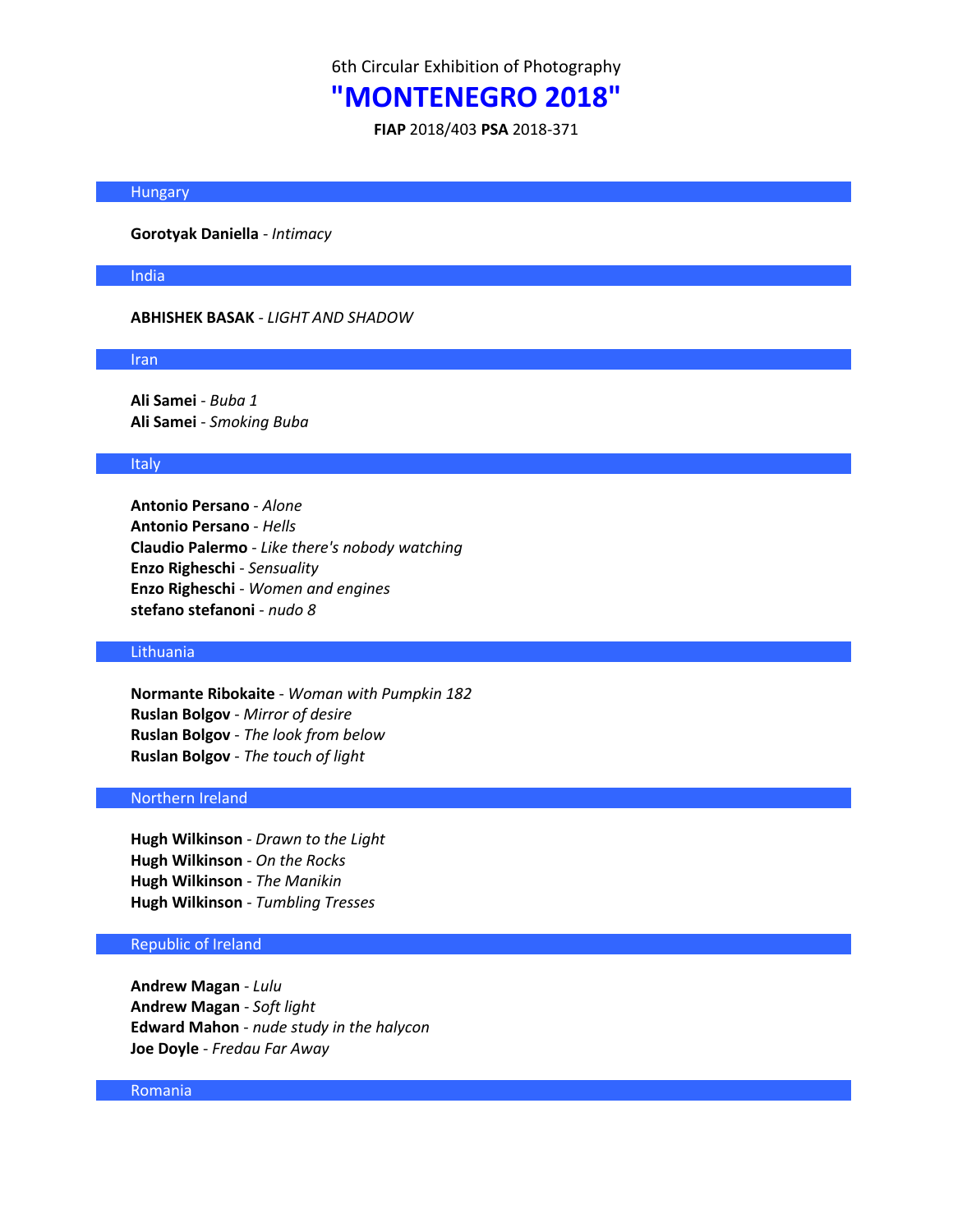## **"MONTENEGRO 2018"**

**FIAP** 2018/403 **PSA** 2018-371

**Ovi D. Pop** - *Amazon Girl*

#### **Scotland**

**Vlastimil Blaha** - *Garden Eden*

## Slovenia

**Igor Debevec** - *Acte Noir I* **Igor Debevec** - *B&W One* **Igor Debevec** - *Twins*

#### Spain

**LUIS LEANDRO SERRANO** - *Arcade* **Manel Puigcerver** - *Her lips* **Manel Puigcerver** - *Woman fragment*

## **Switzerland**

**Martin Zurmuehle** - *Beautyful Light and Body* **Martin Zurmuehle** - *End of the World* **Martin Zurmuehle** - *Mirror Corridor II*

### United Kingdom

**Barbara Jenkin** - *Ayla Meadow Dance* **Barbara Jenkin** - *The Seeker* **Chris Whitty** - *Mel and recorder 12* **Malcolm Jenkin** - *Angel Stretching* **Richard Luxton** - *Body bends* **Valerie Duncan** - *Four* **Valerie Duncan** - *Red*

## USA

**JR Schnelzer** - *Magnificant Krista* **Peter Gedeon** - *Dreamer No 74*

## Vietnam

**VO THI HUYNH** - *SUNSET OF THE LIFE*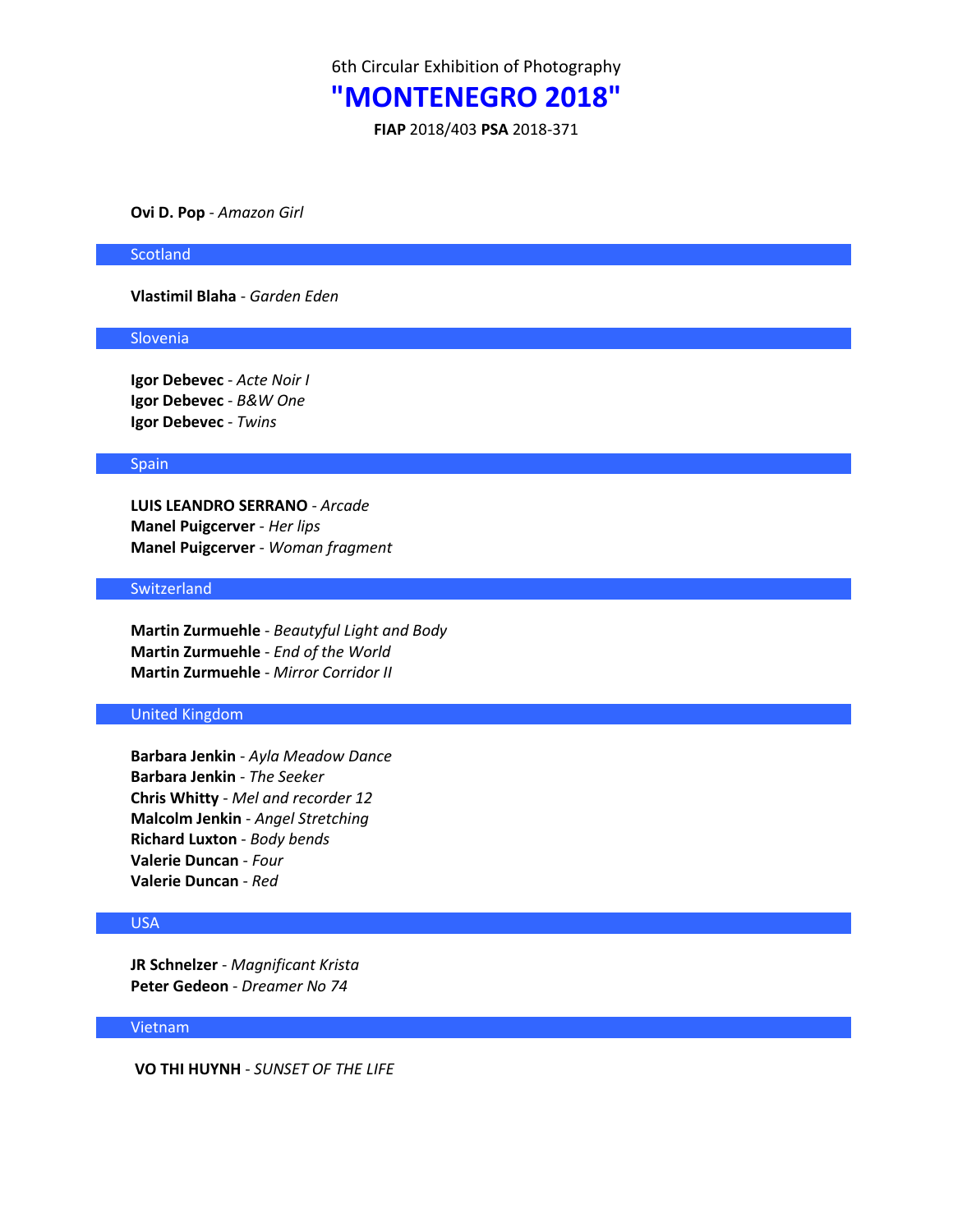# **"MONTENEGRO 2018"**

**FIAP** 2018/403 **PSA** 2018-371

## **Awards** Theme **C) Portrait**

| FIAP Gold medal - Helmut Resch, Austria, Christin Porträt 1          |
|----------------------------------------------------------------------|
| PSA Gold medal - Luc Stalmans, Belgium, The Threat                   |
| Salon Gold medal - Dao Tien Dat, Vietnam, DEEPLY WORRY               |
| Salon Silver medal - Csilla Bolvari, Hungary, Doroti                 |
| Salon Bronze medal - Xiaoyue Yan, China, Ascetic monk                |
| FIAP HM - Eileen Murray, United Kingdom, Eden                        |
| FIAP HM - Xiaoxi Liao, China, A Girl in the Sunset                   |
| Salon HM - Aage Madsen, Denmark, Anna in black veil                  |
| Salon HM - Aris Sanjaya, Indonesia, young monk                       |
| Salon HM - Barbara Greguric Silic, Slovenia, Anja BW                 |
| Salon HM - Benny Rytter, Denmark, Come here                          |
| Salon HM - David Adamson, England, Charlotte Mary                    |
| Salon HM - Herman Morrison, Indonesia, Mentawai Tribe                |
| Salon HM - Hugh Wilkinson, Northern Ireland, Hard Times              |
| Salon HM - LUIS LEANDRO SERRANO, Spain, The shepherd boy             |
| Salon HM - Nguyen Canh Hung, Vietnam, KhacKhoai                      |
| Salon HM - Silvana Retter, Germany, The Guardian of the heavens door |

**Accepted** Theme **C) Portrait**

## Australia

**Denise Perentin** - *Bedtime* **Grace Lee** - *Indigenous girl and bubbles 1* **Graeme Watson** - *Doe Eyed* **Graeme Watson** - *So Many Years* **Heather Prince** - *Beautiful Bella* **Robin Yong** - *Cups of Glory*

## Austria

**Helmut Resch** - *Christin Porträt 1* **Helmut Resch** - *Masha Porträt 1* **Theo Streitfelder** - *Bojan*

## Bangladesh

**Ibrahim M IQBAL** - *CRUCIFIED* **Ibrahim M IQBAL** - *WHEELS AND LIFE*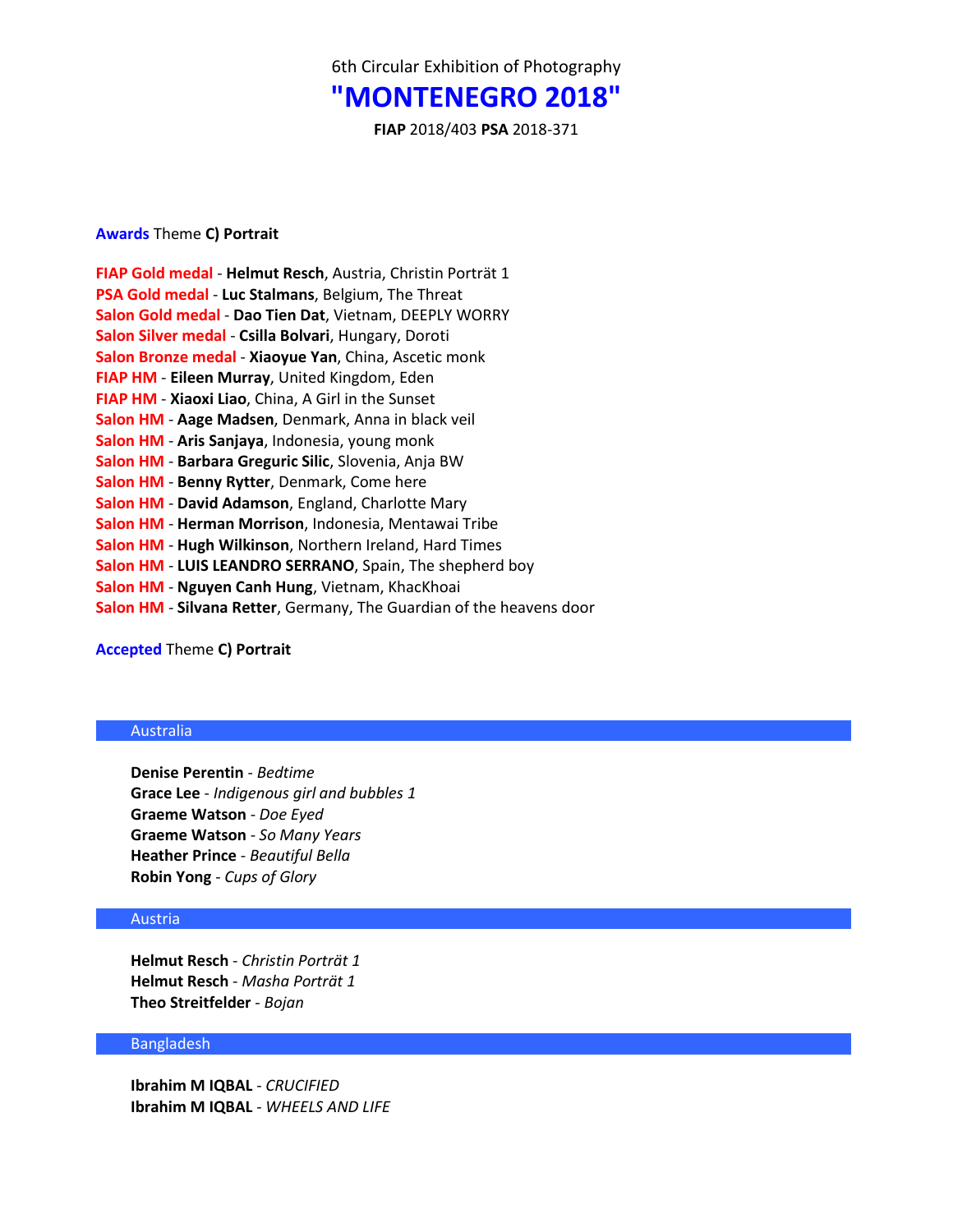# **"MONTENEGRO 2018"**

**FIAP** 2018/403 **PSA** 2018-371

#### Belgium

**Luc Stalmans** - *In a Solid Fluidium* **Luc Stalmans** - *Lady Macbeth* **Luc Stalmans** - *The Threat*

#### Bulgaria

**Gencho Petkov** - *Face with a butterfly*

#### China

**Beimeng Liu** - *Mursi Tribe 5* **Desheng Xu** - *camel businessman 2* **Fengying Long** - *Ethiopia girl2* **Fengying Long** - *The African children82* **Fuyong Xu** - *Ethiopia Tribal People 1* **Haiqiu Gao** - *Ascetic monk* **Haiqiu Gao** - *Curious* **Huiqian Yang** - *Face* **Jianxun Wu** - *Tribesman* **jijun sun** - *Attractive woman* **Min Li** - *Inside window* **Mingqin Jiang** - *Watch* **Shicong Xiao** - *Tribal Man* **Weijing Yang** - *Shy* **Xiaomei Xu** - *Man in Winter 2* **Xiaoqing Chen** - *Kid* **Xiaoxi Liao** - *A Girl in the Sunset* **Xiaoyue Yan** - *Ascetic monk* **Xingzhi Yan** - *The lost world 1* **Xueping Cui** - *Eyes* **Yan Zhang** - *The Portraits of Africa 13* **Zhihong Xu** - *Eyes* **Zhihong Xu** - *Old man*

### Denmark

**Aage Madsen** - *Anna in black veil* **Aage Madsen** - *Noserings BW* **Aage Madsen** - *The Savage* **Benny Rytter** - *Becky* **Benny Rytter** - *Come here*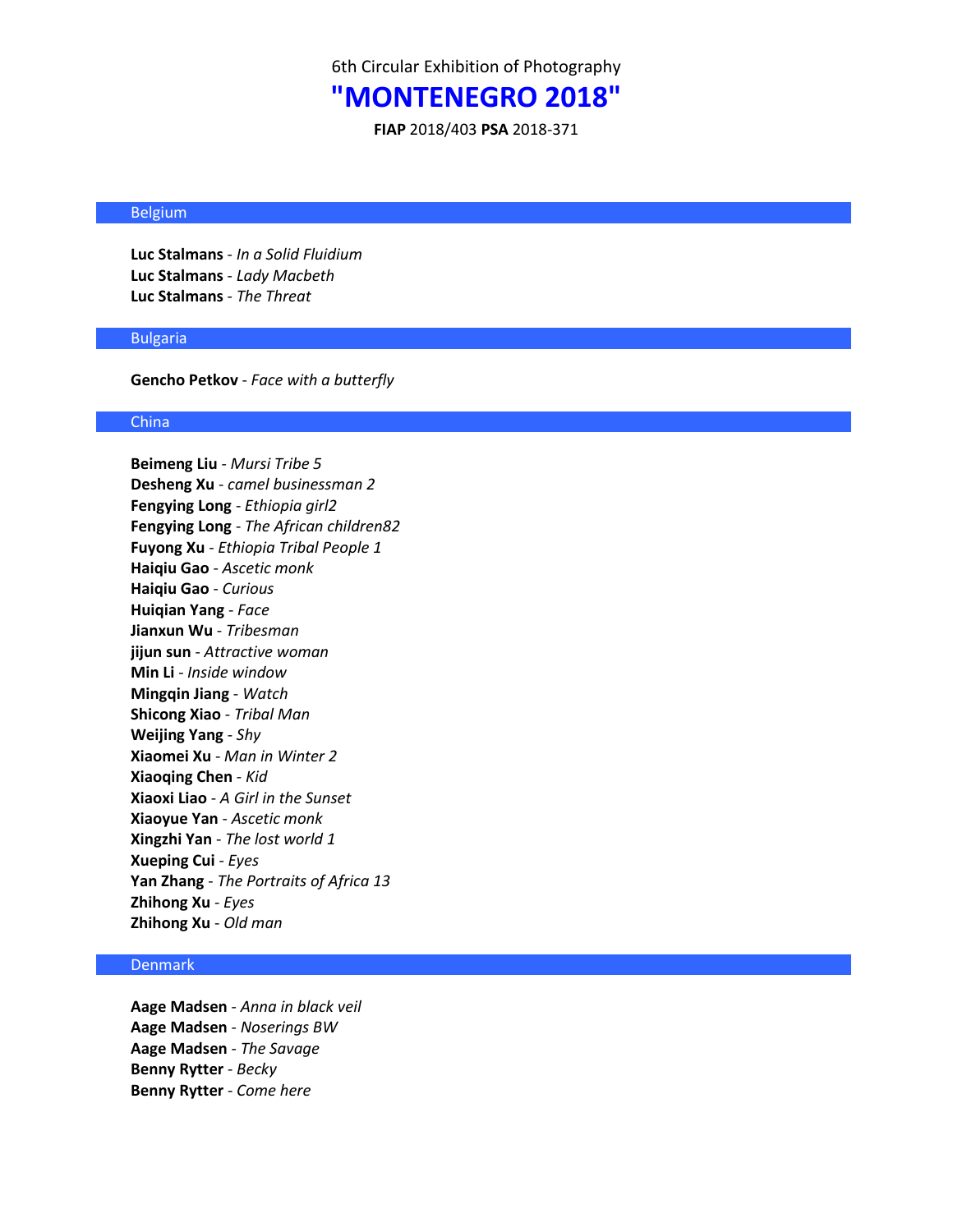## **"MONTENEGRO 2018"**

**FIAP** 2018/403 **PSA** 2018-371

**Benny Rytter** - *Covering beauty* **Benny Rytter** - *Riveting* **Jorgen Kristensen** - *Chess 2BW* **Jorgen Kristensen** - *Faith 51* **Jorgen Kristensen** - *The Clown 2*

### England

**David Adamson** - *Charlotte Mary* **Jennifer margaret Webster** - *Point of Balance* **Jennifer margaret Webster** - *Pure and Simple* **Marc Meyer** - *Sophie Two* **Stuart Daffin** - *Holly*

#### Finland

**Simo Jarvinen** - *Janina 3011*

#### France

**Colette GIGOS** - *Aurelia*

#### **Germany**

**Dirk Peschen** - *always happy* **Dirk Peschen** - *her natural beauty* **Frank Hausdoerfer** - *Jungfrau vom Lande* **Klaus Reibl** - *Leonardo* **Klaus Reibl** - *Old Man* **Klaus Reibl** - *Sad* **Michael Dorscheid** - *Was willst Du?* **Nicole Dittus** - *Temptation 2* **Raimund Paris** - *Lecker* **Silvana Retter** - *The Guardian of the heavens door* **Silvana Retter** - *Under My Spell* **Wolfgang Schweden** - *Attractive 2*

## **Hungary**

**Csilla Bolvari** - *Doroti* **Csilla Bolvari** - *Little madcap* **Csilla Bolvari** - *Vica* **Gorotyak Daniella** - *Eyelashes* **Gorotyak Daniella** - *Molly II*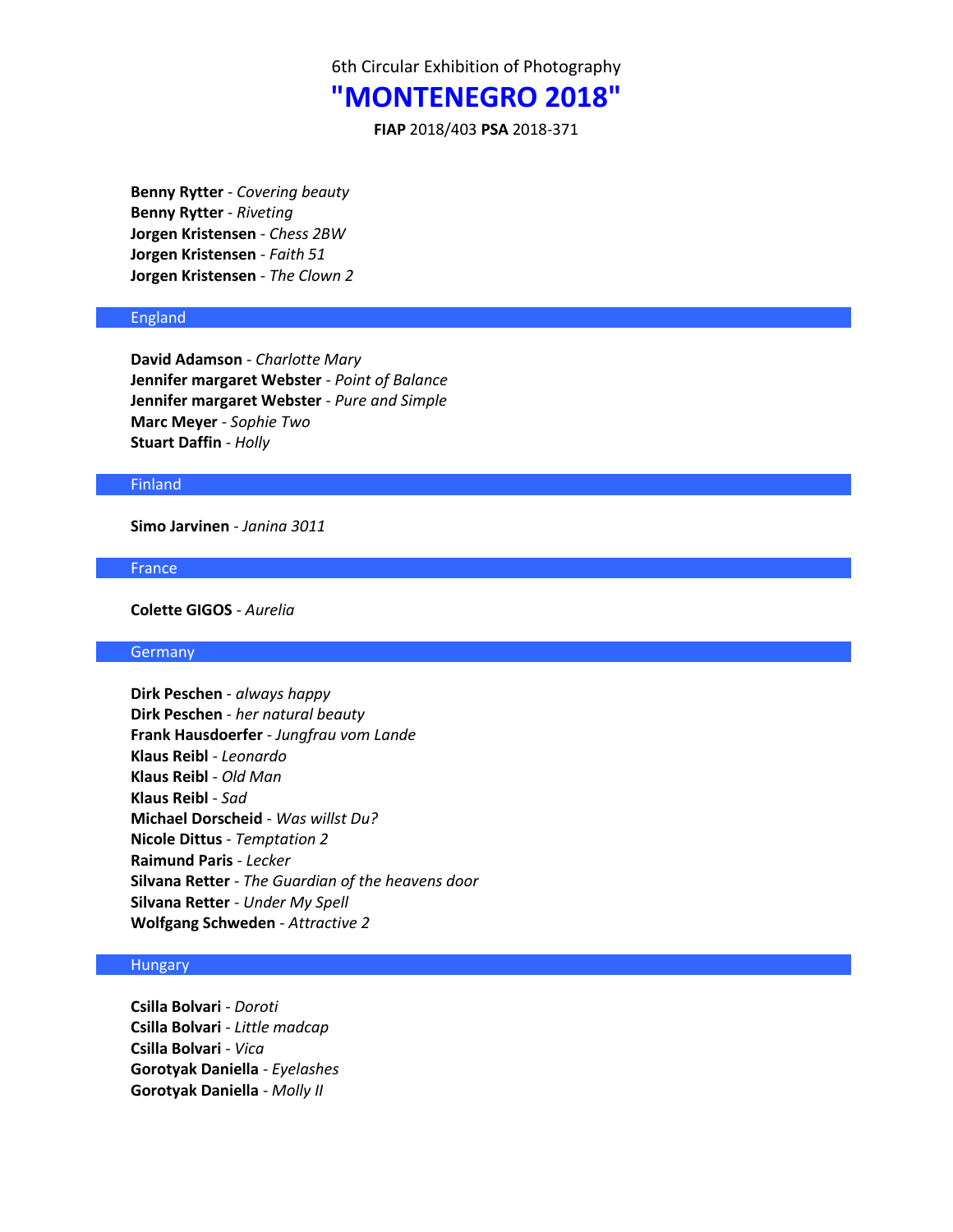## **"MONTENEGRO 2018"**

**FIAP** 2018/403 **PSA** 2018-371

**Gorotyak Daniella** - *Smoking* **Sandor Horosnyi** - *Late night thoughts*

#### India

**ABHISHEK BASAK** - *BEAUTY OF DARKNESS* **ABHISHEK BASAK** - *HANDS OF FREEDOM* **ABHISHEK BASAK** - *SMOKING GIRL* **Asok Samaddar** - *Passionate-12* **Asok Samaddar** - *Passionate-14* **Kalyan Bhattacharyya** - *Portrait 15* **Kalyan Bhattacharyya** - *Portrait 30* **SOURAV SHIT** - *BLUE ANGEL* **SOURAV SHIT** - *EYE TALKS*

### Indonesia

**Aris Sanjaya** - *young monk* **Elisabeth Chintia Siayanti** - *african tribe* **Handi Nugraha** - *Lost* **Herman Morrison** - *Lady in Red* **Herman Morrison** - *Mentawai Tribe* **Lili Yudiarta** - *Grandma enjoy life* **Lina Gunawan** - *Happy Grandma* **Markus Gunawan** - *a Wamena district boy* **Pamela alexis Callista Javran** - *Marius the Dani Tribe 1*

### Iran

**Ali Samei** - *Shining Eyes* **Ali Samei** - *Tattoo Girl 2*

#### Israel

**Esther Epstein** - *Striking beauty* **LEONID GOLDIN** - *Lopez House* **LEONID GOLDIN** - *Northerner* **LEONID GOLDIN** - *Shepherd* **Rachel Algom** - *her blue eyes*

#### Italy

**Antonio Persano** - *Mirrors* **Antonio Persano** - *Pride 2*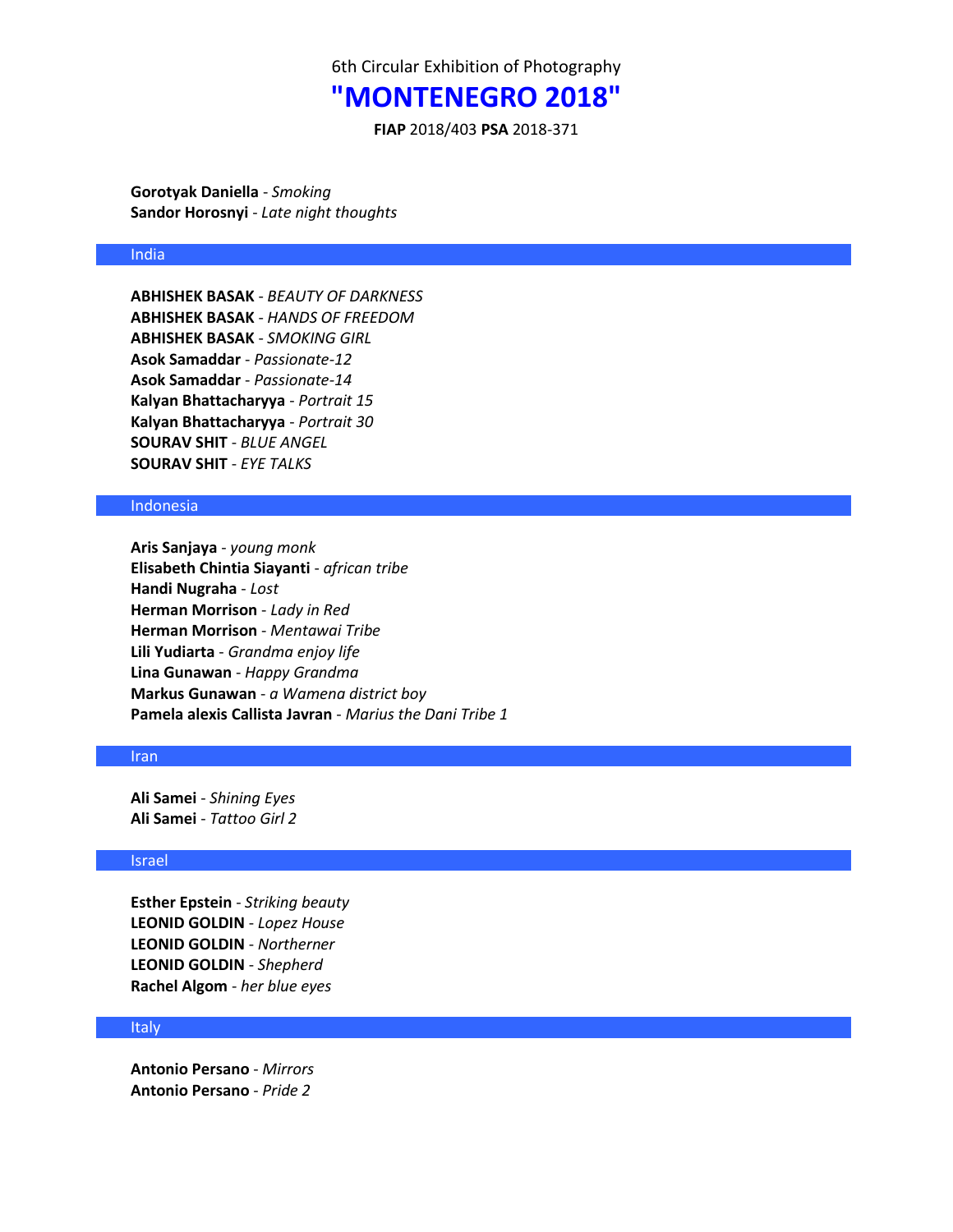## **"MONTENEGRO 2018"**

**FIAP** 2018/403 **PSA** 2018-371

**BRUNO MADEDDU** - *SORELLINE* **BRUNO MADEDDU** - *TURBANTE ROSSO* **Claudio Palermo** - *Ginevra* **Claudio Palermo** - *Margherita* **Claudio Palermo** - *Michela* **Enzo Righeschi** - *Monika*

#### Jordan

**Abdul Baqi** - *Afirican Portrait*

#### Lithuania

**Normante Ribokaite** - *1967 and after 50 year* **Ruslan Bolgov** - *Born to be real* **Ruslan Bolgov** - *The black swan* **Ruslan Bolgov** - *The Face*

## Northern Ireland

**Hugh Wilkinson** - *Dapper Don* **Hugh Wilkinson** - *Dude in a Hood* **Hugh Wilkinson** - *Hard Times*

#### Qatar

**Abdulla AL-Mushaifri** - *Batan Face Bw* **Abdulla AL-Mushaifri** - *Shakur*

## Republic of Ireland

**Andrew Magan** - *Amber in Red* **Andrew Magan** - *Mischkah in Red* **Andrew Magan** - *The eyes have it* **Derville Conroy** - *Electric Dreams* **Edward Mahon** - *andy* **Edward Mahon** - *red hat* **Edward Mahon** - *stephanie in lace* **Joe Doyle** - *Fredau In The Stairwell*

## Romania

**Ovi D. Pop** - *Green*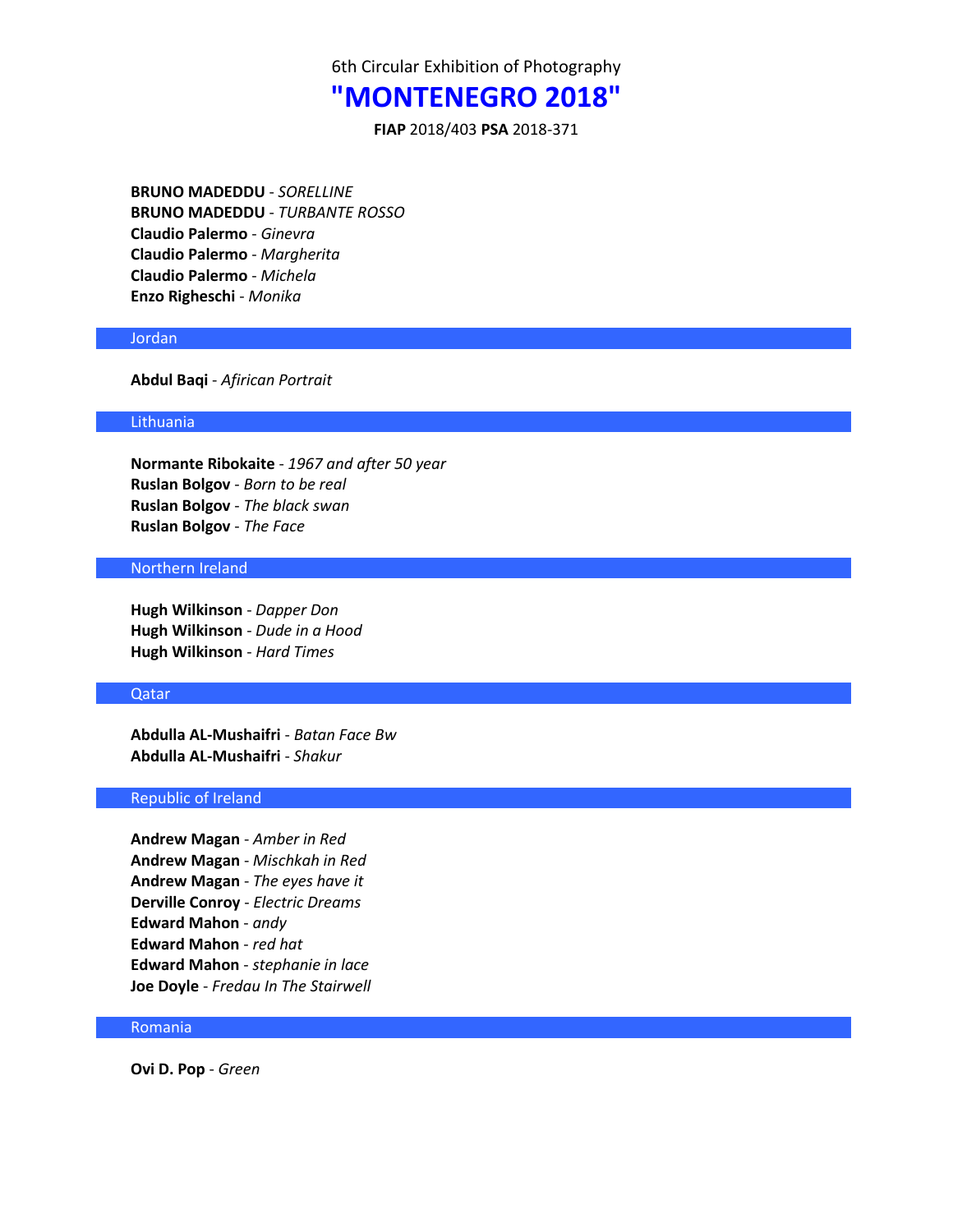# **"MONTENEGRO 2018"**

**FIAP** 2018/403 **PSA** 2018-371

#### **Scotland**

**Vlastimil Blaha** - *Thinking Of You*

## Slovenia

**Barbara Greguric Silic** - *Andrea with freckles* **Barbara Greguric Silic** - *Anja BW* **Barbara Greguric Silic** - *Aurora in violet* **Igor Debevec** - *Fairyland II-13* **Igor Debevec** - *Wisdom* **Ivo Borko** - *Old woman from Libo*

#### South Korea

**Chun Woo Lee** - *An elderly man on a journey*

#### Spain

**LUIS LEANDRO SERRANO** - *Kids from the street* **LUIS LEANDRO SERRANO** - *The shepherd boy*

### United Kingdom

**Eileen Murray** - *Eden* **karen smalley** - *KRADFAHRER SOLDIER* **Robert Millin** - *Faith Repose* **Robert Millin** - *Maja Collared* **Tillman Kleinhans** - *Saw Player*

### USA

**Gabriele Dellanave** - *Old man portrait* **JR Schnelzer** - *Archie Lewis*

### Vietnam

**Dao Tien Dat** - *DEEPLY WORRY* **Dao Tien Dat** - *OLD LOVE No 2* **Dao Tien Dat** - *WAITING MOTHER* **Nguyen Canh Hung** - *Expect No1* **Nguyen Canh Hung** - *KhacKhoai* **Nguyen Canh Hung** - *Old mother* **VO THI HUYNH** - *LOOKING*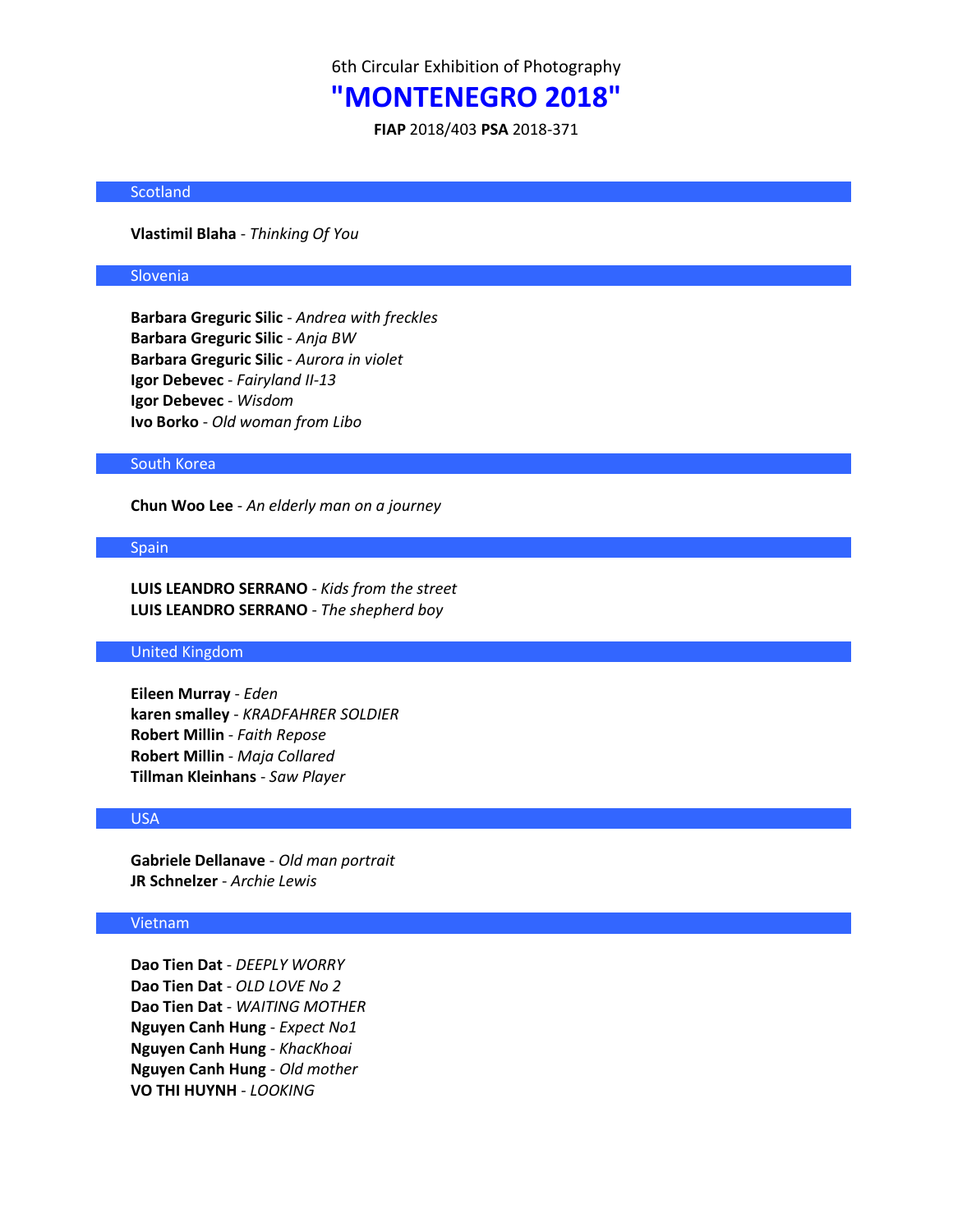# **"MONTENEGRO 2018"**

**FIAP** 2018/403 **PSA** 2018-371

**VO THI HUYNH** - *MISSING MOM\_2*

**Awards** Theme **D) Life**

| FIAP Gold medal - Graeme Watson, Australia, Beautiful Music         |
|---------------------------------------------------------------------|
| PSA Gold medal - Xiaoxi Liao, China, Grandfather and Grandson       |
| Salon Gold medal - Abdulla AL-Mushaifri, Qatar, Mastering Saaf Bw   |
| Salon Silver medal - NGUYEN DUNG, Vietnam, Vac Cui                  |
| Salon Bronze medal - Tillman Kleinhans, United Kingdom, Havana Trio |
| FIAP HM - Beimeng Liu, China, Who come back                         |
| FIAP HM - Chun Woo Lee, South Korea, Drinking water                 |
| Salon HM - Andreas Kosasih, Indonesia, MAN IN WORK                  |
| Salon HM - Igor Debevec, Slovenia, Seller II                        |
| Salon HM - Jennifer Fawkes, Australia, Around the Corner            |
| Salon HM - Joe Doyle, Republic of Ireland, Valencia Cyclist         |
| Salon HM - Mohanad Alsodani, Iraq, waiting food                     |
| Salon HM - Nguyen Canh Hung, Vietnam, Bien Som N01                  |
| Salon HM - Robin Yong, Australia, Children of the Khmer Countryside |
| Salon HM - SOURAV SHIT, India, FAN OF NEYMAR                        |
| Salon HM - Vasilis KAZEPIDIS, Greece, La petite Larisa No 03        |
| Salon HM - Yan Zhang, China, Power of Dream                         |

**Accepted** Theme **D) Life**

## Australia

**CHEN CHU** - *Surf* **CHEN CHU** - *Yearning* **Grace Lee** - *Brothers from Da Liang Shan* **Grace Lee** - *The Spirit* **Graeme Watson** - *Beautiful Music* **Graeme Watson** - *Offensive Weapon* **Jennifer Fawkes** - *Around the Corner* **Mathew Sze** - *Musician* **Robin Yong** - *Children of the Khmer Countryside*

### Austria

**Johann Schrittwieser** - *Hochträger*

## Bangladesh

**Ibrahim M IQBAL** - *JOURNEY*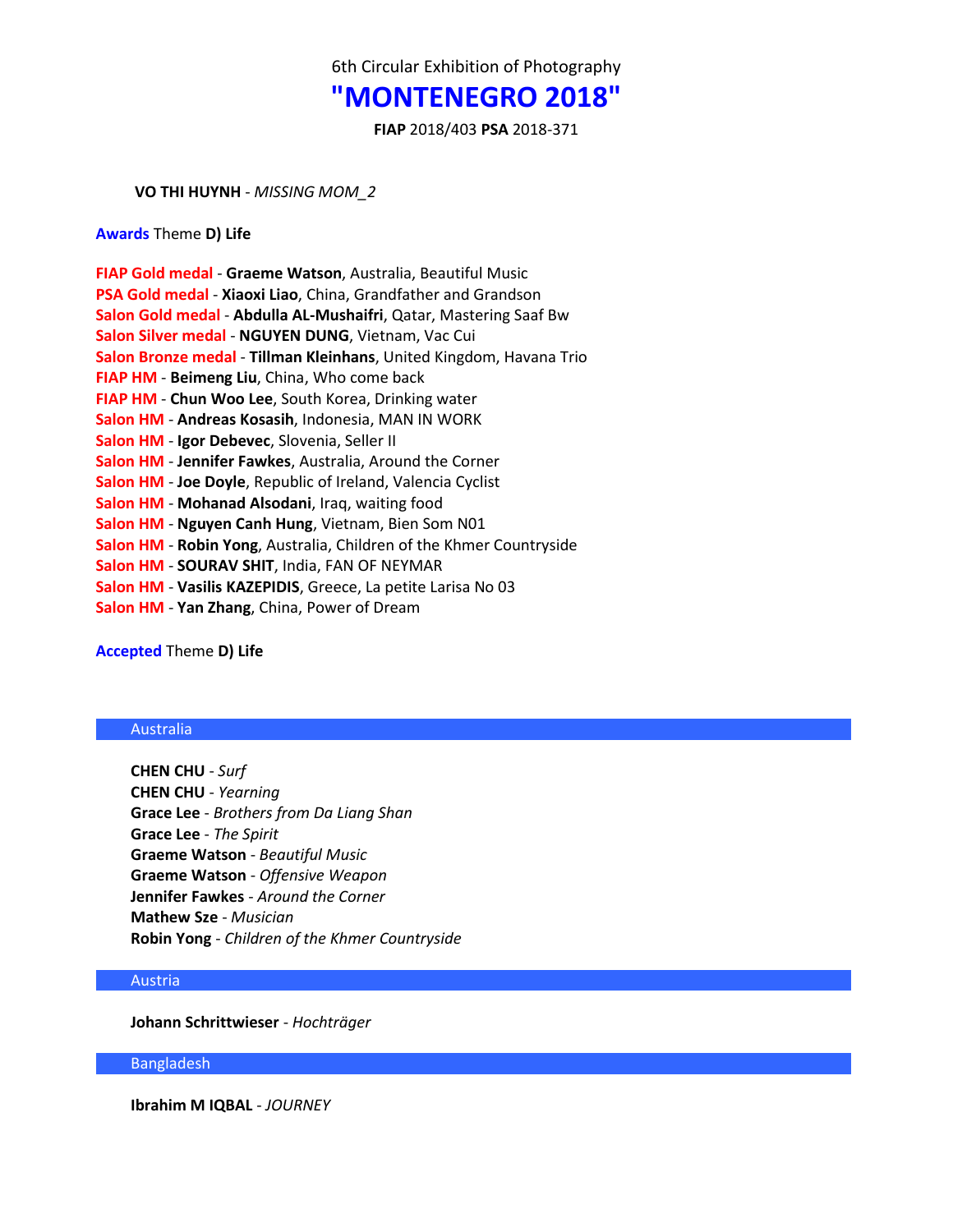## **"MONTENEGRO 2018"**

**FIAP** 2018/403 **PSA** 2018-371

**Ibrahim M IQBAL** - *STRUGGLE*

Brazil

**ROBERTO SOARES-GOMES** - *CARETA 1* **ROBERTO SOARES-GOMES** - *THE KISS*

#### Canada

**Shahid Sharafuddin** - *Please*

#### China

**Beimeng Liu** - *Who come back* **Desheng Xu** - *Hair Cut Shop on the Street* **Desheng Xu** - *In the Class 2* **Deying Lin** - *Mother's back* **Dibiao Tao** - *Plateau Love 4* **Fengying Long** - *African impression8* **Fuyong Xu** - *heavy* **Fuyong Xu** - *Sound From Afar* **Haiqiu Gao** - *Old man 1* **Haiqiu Gao** - *Peeling corn* **Haiqiu Gao** - *The children of the sea 11* **Haiqiu Gao** - *Window 1* **Hongbing Ye** - *Milking* **Huiqian Yang** - *Days beside the sea 2* **Huiqian Yang** - *Wait* **Jiajun Chai** - *India15* **jijun sun** - *Buying fish for the New Year* **jijun sun** - *Woman selling things in winter* **Liangbin Qu** - *Head kungfu* **Min Li** - *Hang Nets* **Min Li** - *Their Own World* **Mingqin Jiang** - *Running bulls* **Mingqin Jiang** - *Sea fishing* **PING LU** - *Zangnan children* **Weijing Yang** - *Children's happiness 3* **Xiaomei Xu** - *Iron hands* **Xiaoqing Chen** - *roadside tailor* **Xiaoxi Liao** - *A Strong Woman* **Xiaoxi Liao** - *Cleaning In Morning* **Xiaoxi Liao** - *Daily Life* **Xiaoxi Liao** - *Grandfather and Grandson*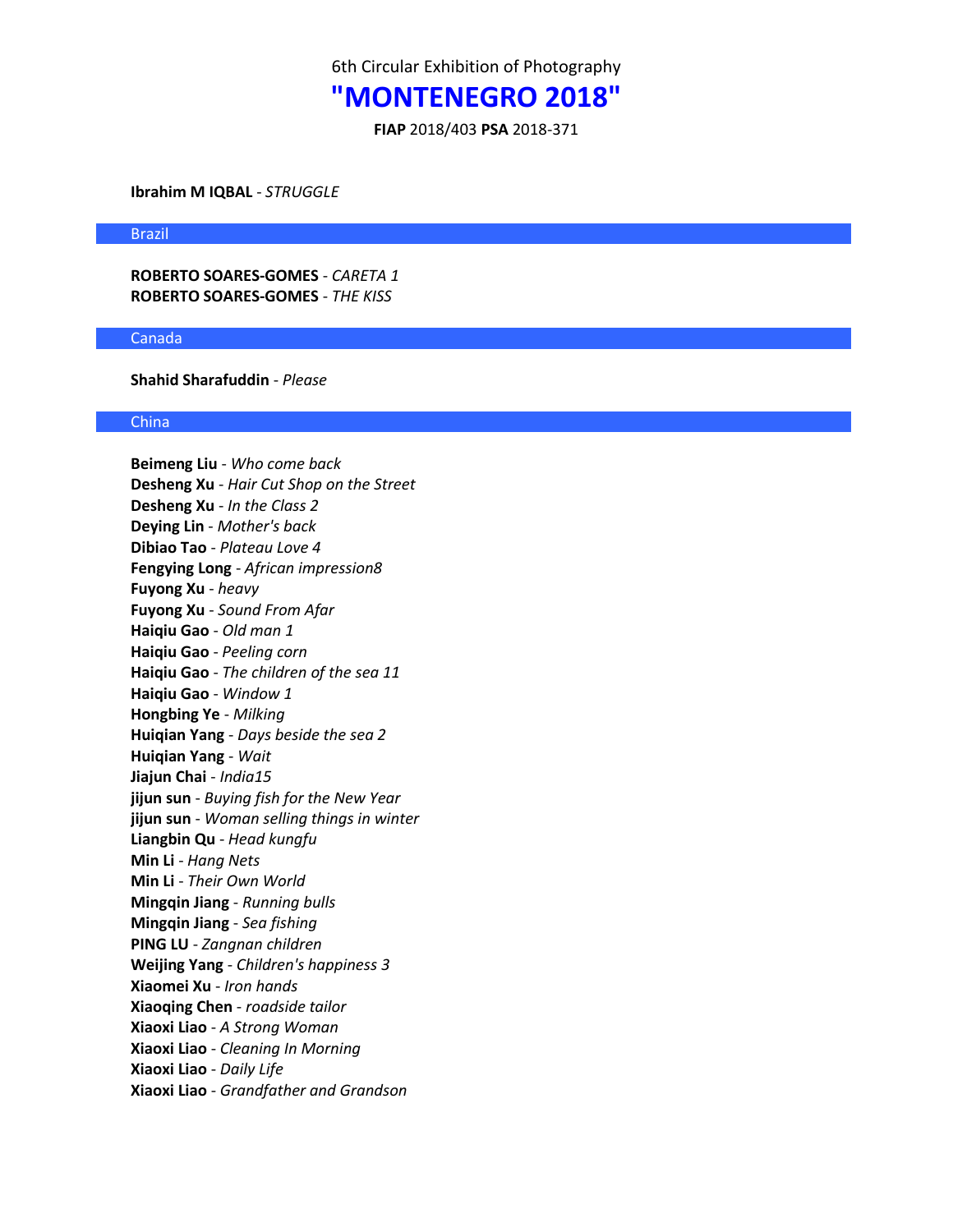## **"MONTENEGRO 2018"**

**FIAP** 2018/403 **PSA** 2018-371

**Xiaoyue Yan** - *Play in the rain* **Xueya Wang** - *On the Ground* **Yan Zhang** - *Power of Dream* **Zhihong Xu** - *Home* **Zhihong Xu** - *The street*

### **Cyprus**

### **PANDEHIS MARY** - *Salesgirl*

#### England

**ALAN YOUNG** - *Echelon* **ALAN YOUNG** - *Number 1 Leads Relay* **Bob Bishop** - *Mobile Art*

## **Germany**

**Erika Jagau** - *starting of the loading* **Frank Hausdoerfer** - *Lights* **Frank Hausdoerfer** - *Old Man Cat* **Klaus Reibl** - *Musician* **Michael Dorscheid** - *Gipfelsturm* **Nicole Dittus** - *Everyday Life*

#### **Greece**

**Vasilis KAZEPIDIS** - *La petite Larisa No 03*

### **Hungary**

**Csilla Bolvari** - *Broken violin* **Csilla Bolvari** - *Four wheels* **Sandor Horosnyi** - *Proud musician*

### India

**ABHISHEK BASAK** - *TIME FOR FISHING* **Asok Samaddar** - *Acrobatic Profession* **Asok Samaddar** - *Click a candid* **Asok Samaddar** - *No Work* **Kalyan Bhattacharyya** - *Blacksmith* **Kalyan Bhattacharyya** - *Painful Faith* **SOURAV SHIT** - *FAN OF NEYMAR*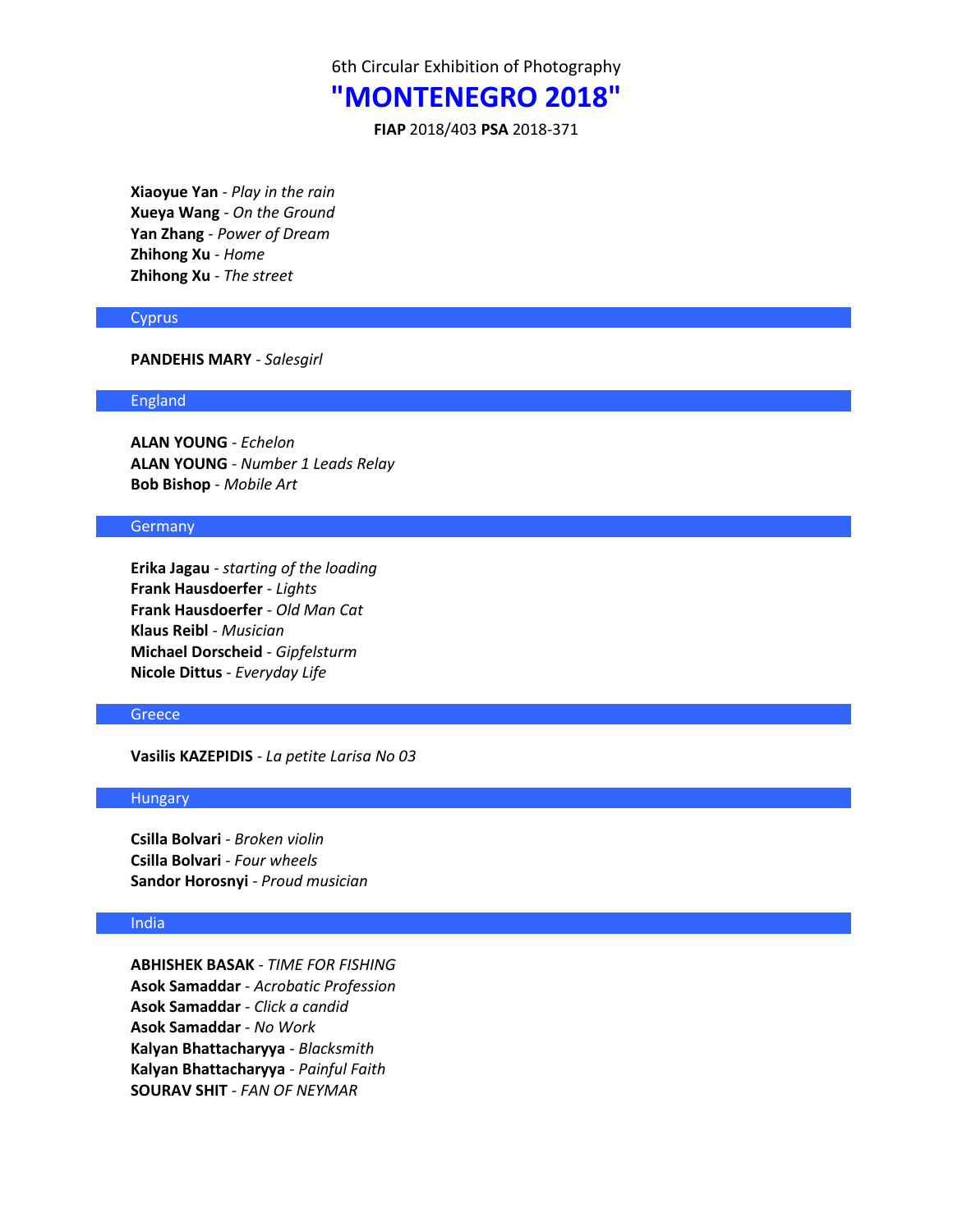# **"MONTENEGRO 2018"**

**FIAP** 2018/403 **PSA** 2018-371

**SOURAV SHIT** - *FISHING TIME* **SOURAV SHIT** - *WORLDCUP IS COMING*

#### Indonesia

**Andreas Kosasih** - *MAN IN WORK* **Aris Sanjaya** - *fish loading* **D Agung Krisprimandoyo** - *street musician* **Elisabeth Chintia Siayanti** - *horse and me* **Handi Nugraha** - *Never give up* **Herman Morrison** - *Make Some Fire* **Herman Morrison** - *Mom and Kid* **Lili Yudiarta** - *copper craftsman Kashmir* **Lina Gunawan** - *In the Market* **Mahendra Putra Lim** - *street sweeper* **Markus Gunawan** - *Hanoi old quarter scene* **Markus Gunawan** - *Traditional seller in Hanoi* **Mery Binglie** - *burden of life* **Pamela alexis Callista Javran** - *Baliem women* **Pamela alexis Callista Javran** - *Dhani Tribe Kids* **Parulian Parulian** - *drying cloth*

#### **Iran**

**Ali Samei** - *Between Bricks* **Ali Samei** - *Brick Family 2* **Ali Samei** - *Wheelbarrow*

#### **Iraq**

**Mohanad Alsodani** - *following mother* **Mohanad Alsodani** - *Pains* **Mohanad Alsodani** - *waiting food*

## Israel

**Esther Epstein** - *Varanasi from Ganges River* **LEONID GOLDIN** - *Roses for loved ones*

#### **Italy**

**Antonio Persano** - *The letter* **BRUNO MADEDDU** - *CREPUSCOLO* **BRUNO MADEDDU** - *FANCIULLEZZA*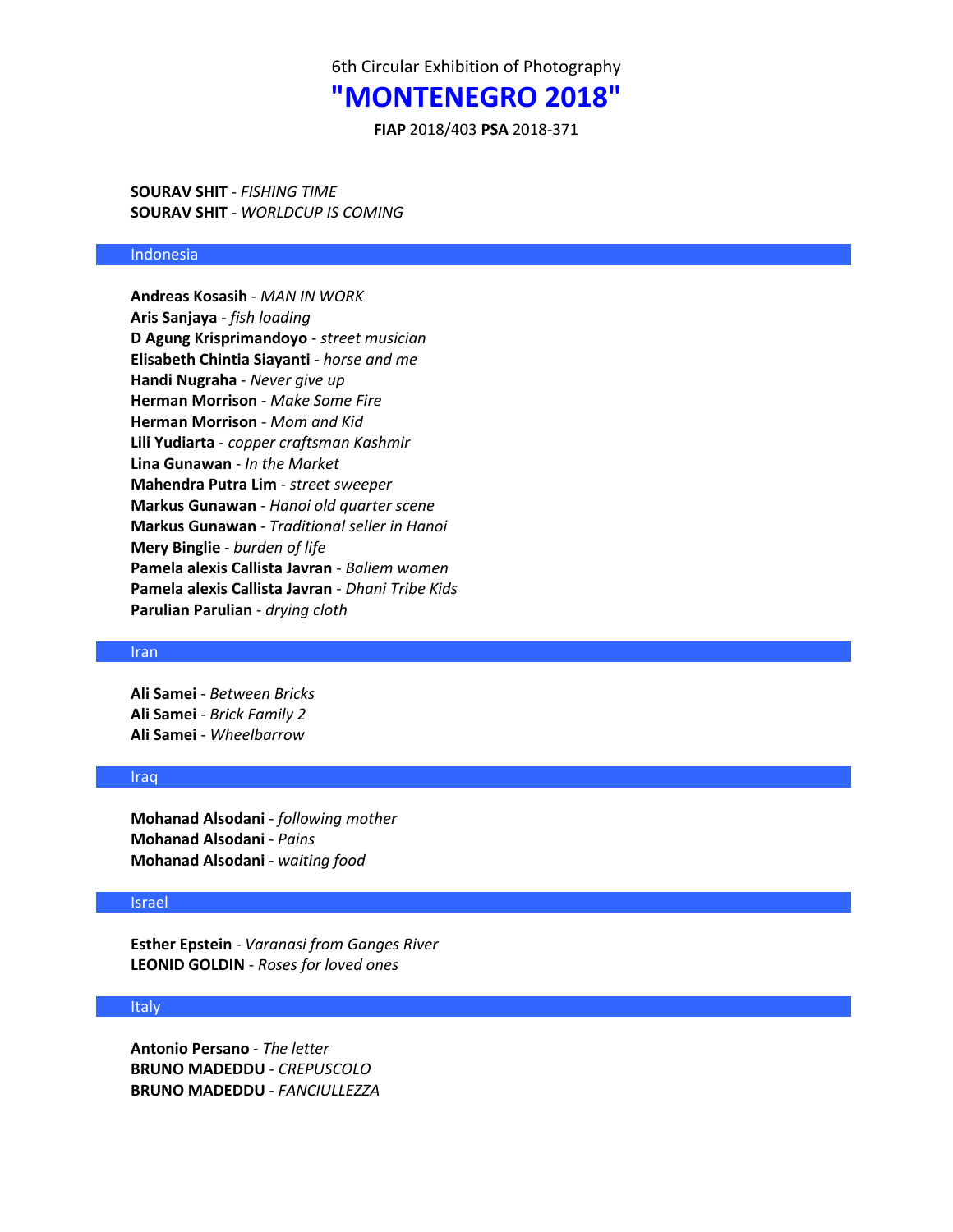## **"MONTENEGRO 2018"**

**FIAP** 2018/403 **PSA** 2018-371

**BRUNO MADEDDU** - *LA FAMIGLIA DI SIMONE 9* **BRUNO MADEDDU** - *MILLENNIUM BRIDGE*

#### Lithuania

**Normante Ribokaite** - *Customer Card* **Normante Ribokaite** - *NYC 1811* **Ruslan Bolgov** - *The girl and the sea*

## Northern Ireland

**Hugh Wilkinson** - *Preparing Supper*

#### Qatar

**Abdulla AL-Mushaifri** - *Mastering Saaf Bw*

### Republic of Ireland

**Andrew Magan** - *Forty Winks* **Derville Conroy** - *The Baker* **Derville Conroy** - *The Tailor* **Edward Mahon** - *holly bogged down* **Edward Mahon** - *hrlp me* **Joe Doyle** - *The Walk* **Joe Doyle** - *Valencia Cyclist*

## Romania

**Arpad Zoltan Balla** - *The family* **Ovi D. Pop** - *Early afternoon* **Ovi D. Pop** - *The Birth* **Rucsandra Calin** - *Cure for loneliness*

### Russian Federation

**Alexey Suloev** - *Hello my friends* **Alexey Suloev** - *New sleds*

#### Slovenia

**Igor Debevec** - *Seller II*

South Korea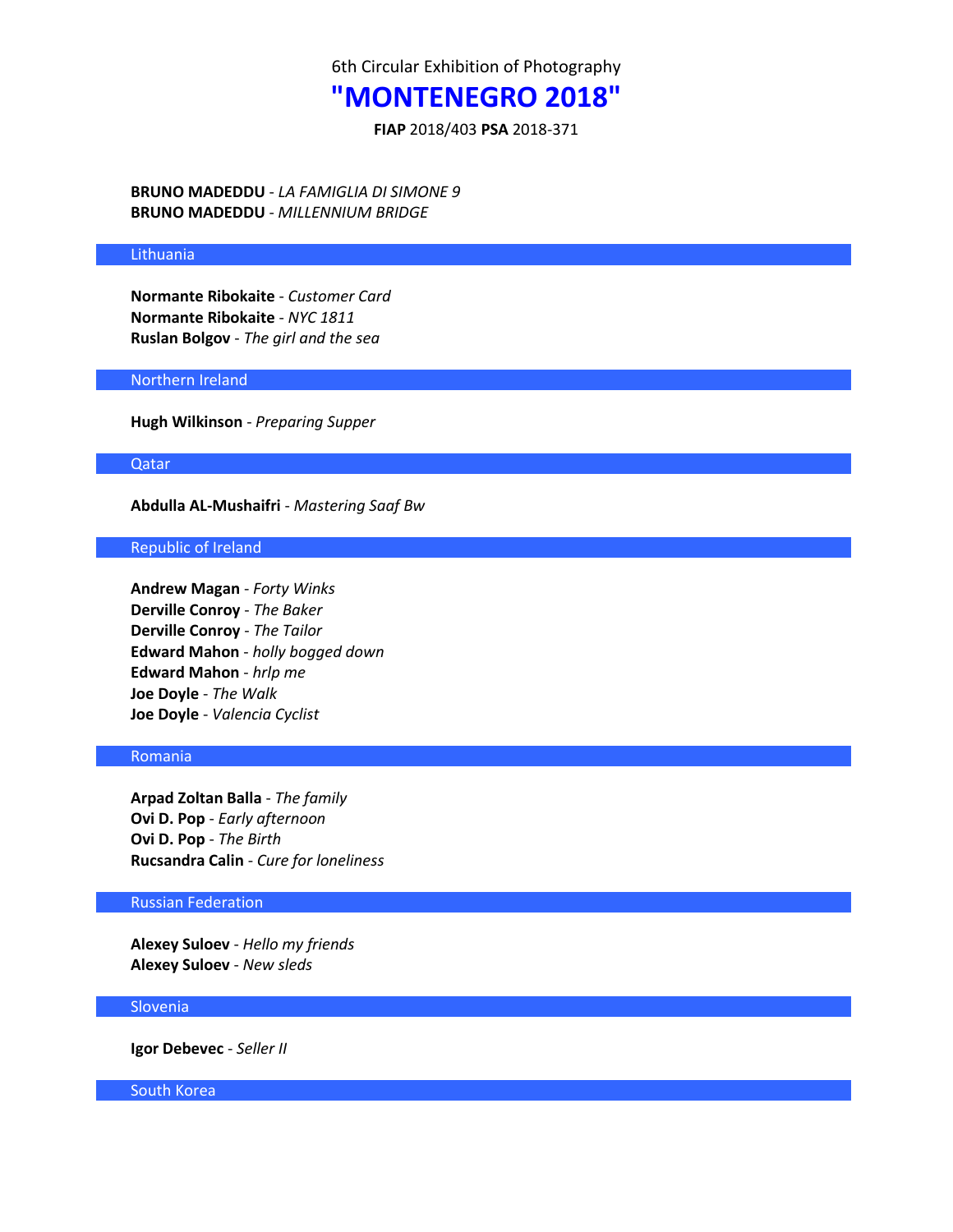## **"MONTENEGRO 2018"**

**FIAP** 2018/403 **PSA** 2018-371

**Chun Woo Lee** - *Drinking water*

**Switzerland** 

**Martin Zurmuehle** - *Admiring Art*

## Taiwan

**CHIDI CHEN** - *Fisherman Life* **CHIDI CHEN** - *Miner Life*

### United Kingdom

**Barbara Jenkin** - *Triumph Over the Waves* **Richard Luxton** - *Passageway* **Robert Millin** - *You Next Sir* **Stuart Edgar** - *Bored meat seller* **Tillman Kleinhans** - *Havana Trio* **Tillman Kleinhans** - *In the Rain*

## USA

**Duy Tuong Nguyen** - *Coming home 4* **Duy Tuong Nguyen** - *Thu hoach* **JR Schnelzer** - *Two Sisters* **JR Schnelzer** - *Watching the Dawn* **Peter Gedeon** - *Difficult Route No50*

## Vietnam

**Dao Tien Dat** - *COUNTRYSIDE KITCHEN* **Dao Tien Dat** - *FLOWER OF LIFE No 1* **Dao Tien Dat** - *TRADITIONAL CAREER No 3* **Hai Bui Minh** - *Soy sauce trieu son* **NGUYEN DUNG** - *Cham Ong* **NGUYEN DUNG** - *Mua Lu* **NGUYEN DUNG** - *Vac Cui* **Nguyen Canh Hung** - *Bien Som N01* **Nguyen Canh Hung** - *Go through the flowering season* **Van Toan Nguyen** - *Take the buffalo*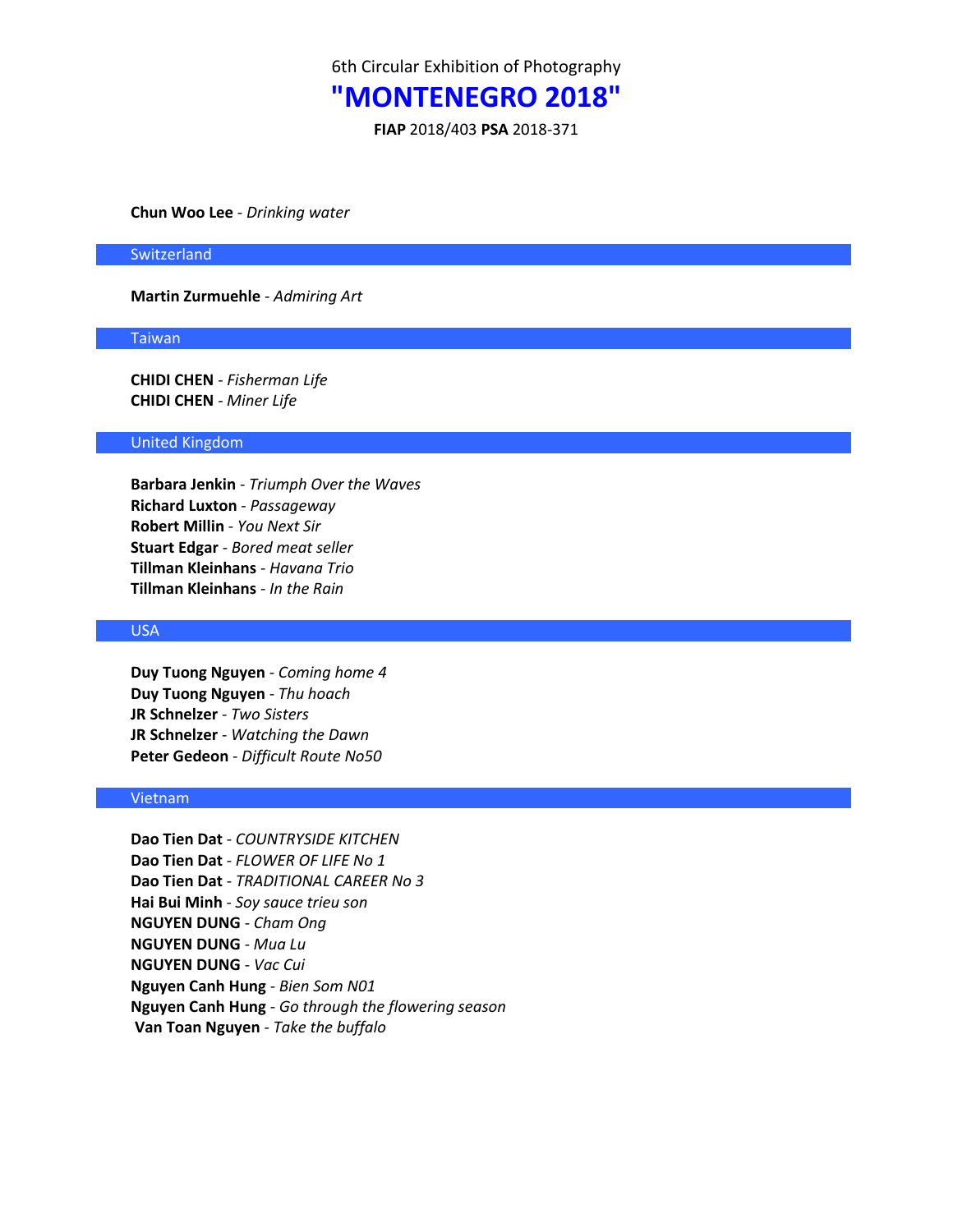# **"MONTENEGRO 2018"**

**FIAP** 2018/403 **PSA** 2018-371

**Awards** Theme **E) Open Color**

| FIAP Gold medal - Klaus Reibl, Germany, Spider                      |
|---------------------------------------------------------------------|
| PSA Gold medal - Dirk Peschen, Germany, in the dark                 |
| Salon Gold medal - Robert Millin, United Kingdom, Courtney Tulloch  |
| Salon Silver medal - Derville Conroy, Republic of Ireland, Triangle |
| Salon Bronze medal - Shin Woo Ryu, South Korea, Palouse 03          |
| FIAP HM - Chun Woo Lee, South Korea, Tears of the sahara woman      |
| FIAP HM - Sandor Horosnyi, Hungary, The persistent                  |
| Salon HM - Abdulla AL-Mushaifri, Qatar, Green Desert                |
| Salon HM - Edward Mahon, Republic of Ireland, nude by window        |
| Salon HM - Gaber Kosir, Slovenia, Into the light                    |
| Salon HM - Haiqiu Gao, China, Liangshan children                    |
| Salon HM - Joe Doyle, Republic of Ireland, Carla Temptress          |
| Salon HM - Martha Suherman, Indonesia, HORSERIDER BATTLECRY         |
| Salon HM - ROBERTO SOARES-GOMES, Brazil, DESERT                     |
| Salon HM - Ruslan Bolgov, Lithuania, TVSet                          |
| Salon HM - SATHYANARAYANA C R, India, SPECTACULAR SHOW              |
| Salon HM - SOURAV SHIT, India, HANDS OF HUNGER                      |

**Accepted** Theme **E) Open Color**

## Australia

**CHEN CHU** - *Break The Wave* **Grace Lee** - *Stepping beyond* **Graeme Watson** - *Lake George Dawn 2* **Mathew Sze** - *Golden Waterway* **Melanie Kuhn** - *Dragon's Head Rock* **Robin Yong** - *The Venetian Red Rose*

## Austria

**Johann Schrittwieser** - *good Landing* **Theo Streitfelder** - *Netz*

## Belgium

**Luc Stalmans** - *Aphrodite Melaina* **Luc Stalmans** - *Hopefull Waiting* **Luc Stalmans** - *Pocahontas Hat*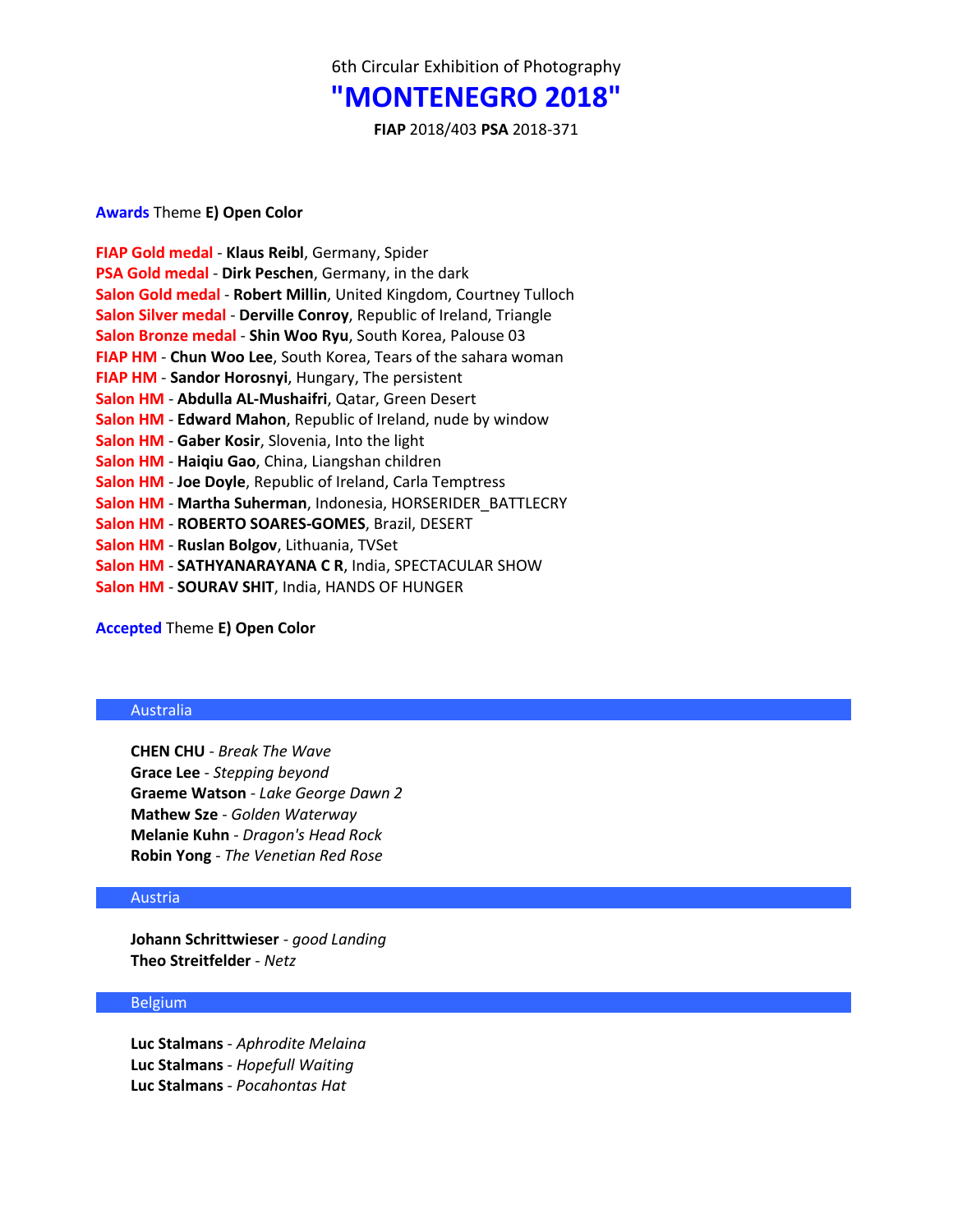# **"MONTENEGRO 2018"**

**FIAP** 2018/403 **PSA** 2018-371

#### Brazil

**ROBERTO SOARES-GOMES** - *DESERT* **ROBERTO SOARES-GOMES** - *THE UMBRELLA*

#### Bulgaria

**Gencho Petkov** - *A path to the Milky Way*

#### Canada

**Thomas Vijayan** - *Shake It Off*

#### China

**Dibiao Tao** - *Buddy 2* **Dibiao Tao** - *Kid* **Dibiao Tao** - *Thinking* **Dongshun Chen** - *Return* **Fengying Long** - *Omo River Valley24* **Fuyong Xu** - *Protector* **Haiqiu Gao** - *Liangshan children* **Haiqiu Gao** - *Little Tarzan* **Hongbing Ye** - *Headskill 6* **Hongbing Ye** - *Monks* **Hongwei Wang** - *Pilgrim* **Huiqian Yang** - *Childhood* **Huiqian Yang** - *Happy moments 1* **jijun sun** - *Beautiful autumn* **Liangbin Qu** - *Little boy* **Min Li** - *Look* **Min Li** - *The window* **Min Li** - *Tribal portrait 8* **Mingqin Jiang** - *Curious* **Mingqin Jiang** - *look face to face* **Mingqin Jiang** - *Walk down the stairs* **PING LU** - *A colourful coast* **PING LU** - *The scenery of the northern Tibet* **Shunxiang Zheng** - *Mend* **Ting Huang** - *Desert camels* **Xiaoqing Chen** - *Liangshan Child 2* **Xiaoxi Liao** - *Brothers* **Xiaoxi Liao** - *Dependency 2* **Xiaoxi Liao** - *Hope for-2*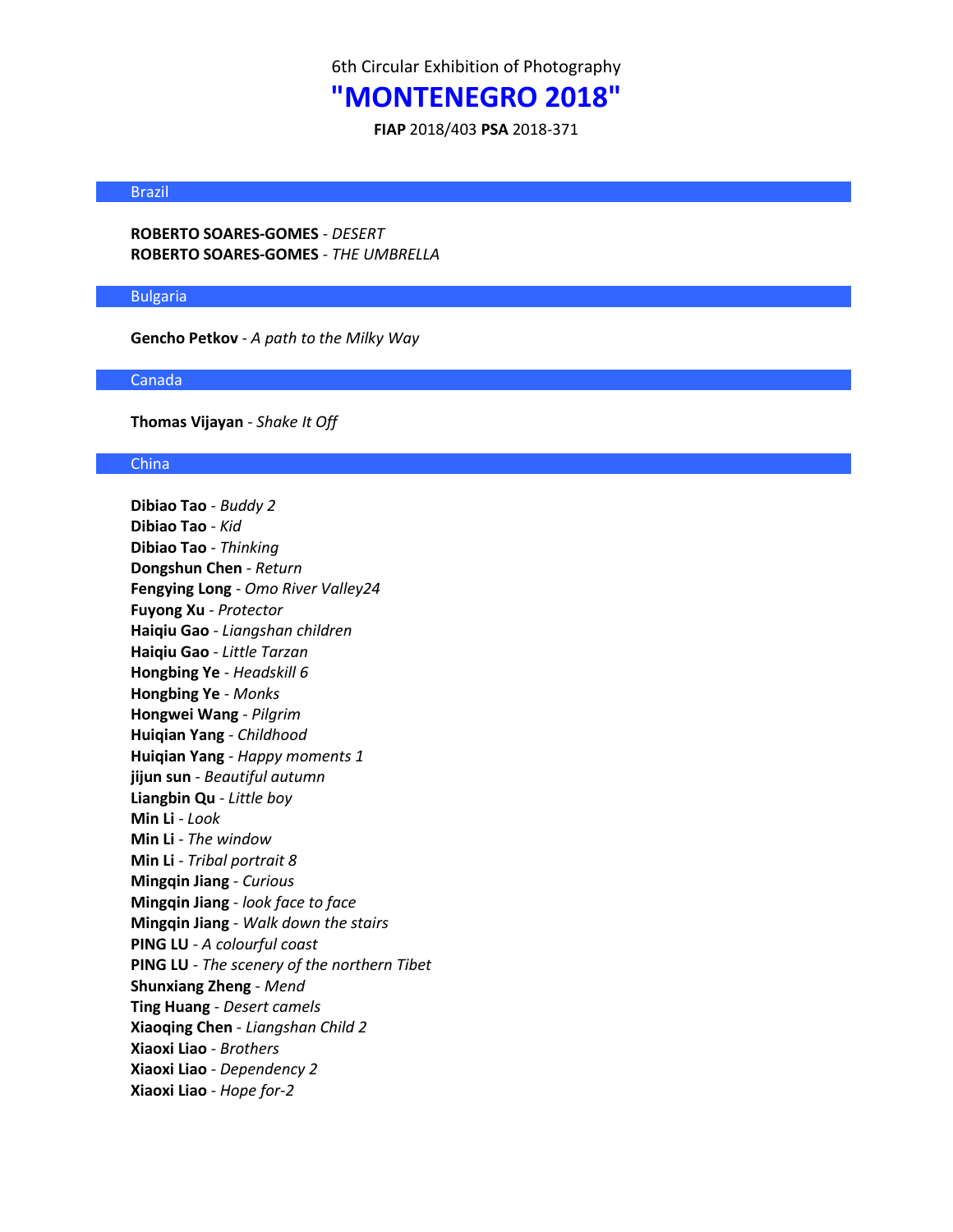# **"MONTENEGRO 2018"**

**FIAP** 2018/403 **PSA** 2018-371

**Xingzhi Yan** - *Sunset* **Xingzhi Yan** - *The window to the soul* **XINXIN CHEN** - *Iron forging6* **Xueping Cui** - *Desert camels* **Xueping Cui** - *Watch* **YI WAN** - *Call It A Day 24* **Zhihong Xu** - *Talk*

## **Cyprus**

**PANDEHIS MARY** - *Window cleaners*

#### Denmark

**Benny Rytter** - *Alienated* **Benny Rytter** - *Great Belt* **Benny Rytter** - *Obedient* **Benny Rytter** - *Reluctant* **Jorgen Kristensen** - *Faith 52* **Jorgen Kristensen** - *Fawnya 2* **Jorgen Kristensen** - *The Clown*

#### England

**Jennifer margaret Webster** - *Butterfly on the Lavender* **Marc Meyer** - *Cosmic (Charilee II)* **Marc Meyer** - *The Kid Boxer* **Stuart Daffin** - *Eyes On The Ball*

#### France

## **Colette GIGOS** - *Scarface*

#### **Germany**

**Dirk Peschen** - *blue* **Dirk Peschen** - *graceful posing* **Dirk Peschen** - *in the dark* **Frank Hausdoerfer** - *Forces of Nature* **Klaus Reibl** - *Spider* **Nicole Dittus** - *Ceres* **Nicole Dittus** - *Golden Queen* **Raimund Paris** - *gespiegelte Moschee* **Silvana Retter** - *Bigar Waterfall*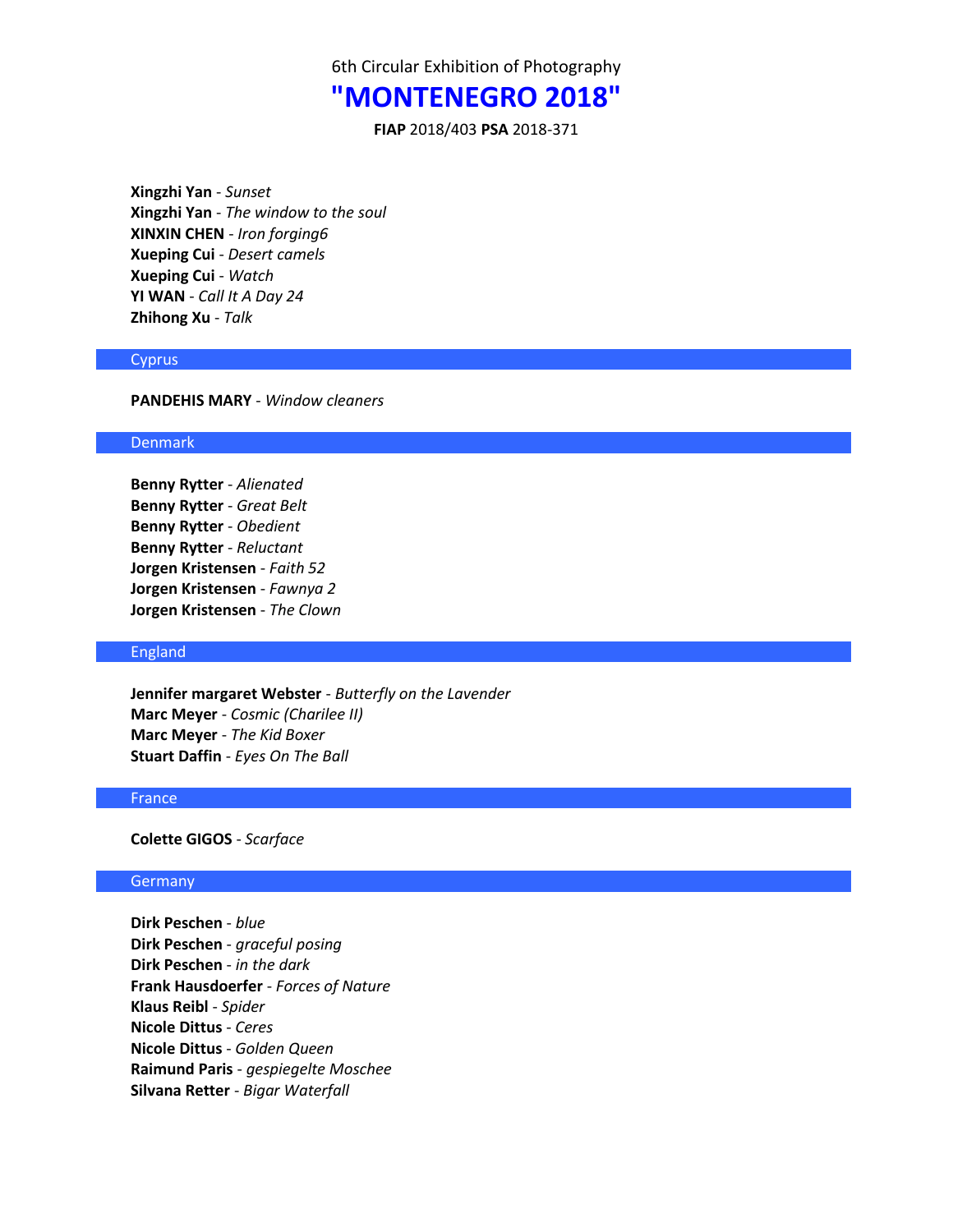## **"MONTENEGRO 2018"**

**FIAP** 2018/403 **PSA** 2018-371

**Wolfgang Schweden** - *In the door frame 1*

#### **Greece**

**Vasilis KAZEPIDIS** - *Omonia Station* **Vasilis KAZEPIDIS** - *Stories from red lips No 11*

#### **Hungary**

**Csilla Bolvari** - *Wilderness* **Gorotyak Daniella** - *Between sky and earth* **Sandor Horosnyi** - *Old fisherman* **Sandor Horosnyi** - *The persistent*

#### India

**ABHISHEK BASAK** - *BOYS IN MATLA RIVER* **ABHISHEK BASAK** - *LOCKED CHILDHOOD* **Kalyan Bhattacharyya** - *Woman 2* **SATHYANARAYANA C R** - *ATTACKING CHEETAHS* **SATHYANARAYANA C R** - *SPECTACULAR SHOW* **SOURAV SHIT** - *BLUE WALL CLEANER* **SOURAV SHIT** - *HANDS OF HUNGER*

#### Indonesia

**Andreas Kosasih** - *GONG MAKER* **D Agung Krisprimandoyo** - *Mount Bromo* **D Agung Krisprimandoyo** - *sunset in that desert* **Elisabeth Chintia Siayanti** - *hurry up* **Elisabeth Chintia Siayanti** - *war leader* **Elisabeth Chintia Siayanti** - *with pets* **Handi Nugraha** - *Surfing at Sorake beach* **Herman Morrison** - *Guardians of Omo Valley* **Herman Morrison** - *Red Zone* **Herman Morrison** - *The Mursi* **Lina Gunawan** - *Waiting for next Journey* **Martha Suherman** - *HORSERIDER\_BATTLECRY* **Parulian Parulian** - *cattle ranchers* **Parulian Parulian** - *Pacu Jawi Padang 001* **Stephanus Junardi Sarmili** - *Morning has Broken at Bagan*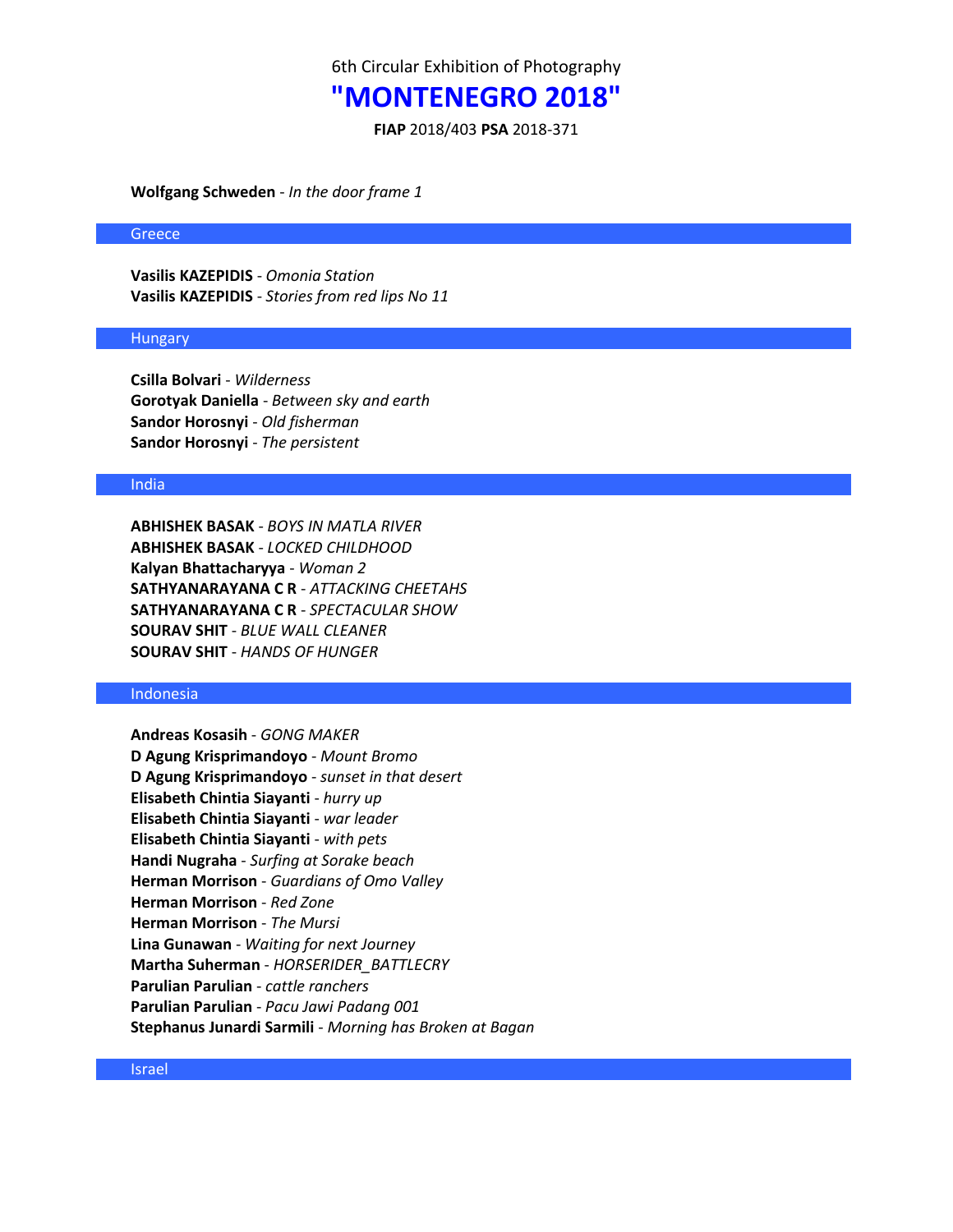# **"MONTENEGRO 2018"**

**FIAP** 2018/403 **PSA** 2018-371

**Esther Epstein** - *Young shepherd* **LEONID GOLDIN** - *Gipsy Happiness* **Ruth Shadur** - *By the church*

#### **Italy**

**BRUNO MADEDDU** - *BURANO PANNI STESI 2* **stefano stefanoni** - *golden*

## Lithuania

**Normante Ribokaite** - *Morning* **Normante Ribokaite** - *Upstairs 3* **Ruslan Bolgov** - *Fashion geometry* **Ruslan Bolgov** - *Rendezvous* **Ruslan Bolgov** - *Sailing the fields of gold* **Ruslan Bolgov** - *TVSet*

## Northern Ireland

**Hugh Wilkinson** - *Fox with Quarry*

#### Qatar

**Abdulla AL-Mushaifri** - *Blinking Eye* **Abdulla AL-Mushaifri** - *Golden Path* **Abdulla AL-Mushaifri** - *Green Desert*

### Republic of Ireland

**Andrew Magan** - *Bike 57* **Derville Conroy** - *Triangle* **Edward Mahon** - *nude by window* **Joe Doyle** - *Carla Temptress* **Joe Doyle** - *Fredau By The Window*

### Romania

**Ovi D. Pop** - *Dead or Alive* **Ovi D. Pop** - *Four Seasons* **Ovi D. Pop** - *U drink* **Sarb Vasile** - *Relaxation*

Russian Federation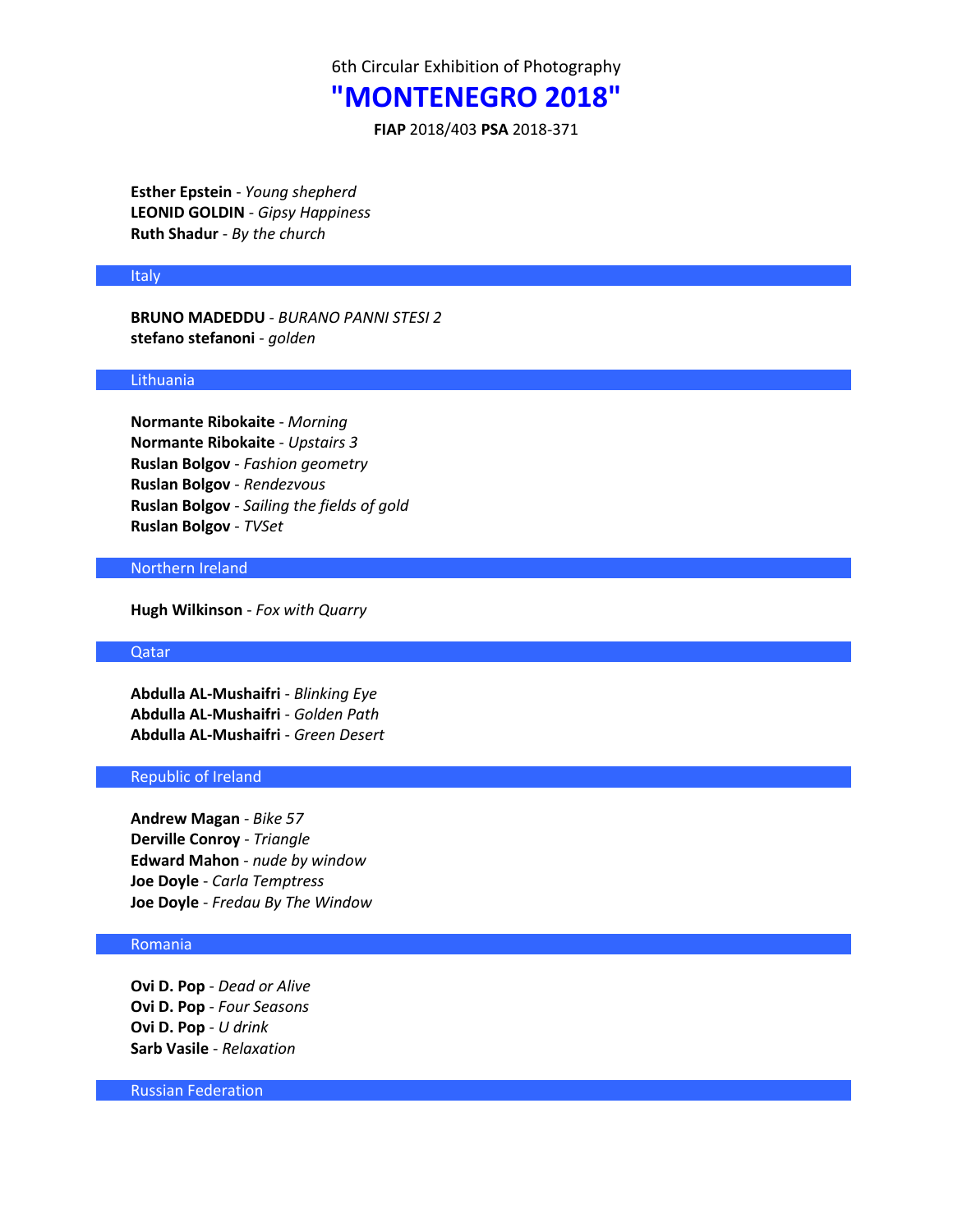## **"MONTENEGRO 2018"**

**FIAP** 2018/403 **PSA** 2018-371

**Alexey Suloev** - *Dawn on Ai-Petri* **Oleg Grachev** - *IRreal world. Lucid dream.* **Yury Pustovoy** - *Butterfly*

## **Scotland**

### **Vlastimil Blaha** - *Scream*

## Slovenia

**Barbara Greguric Silic** - *Blue eyes* **Gaber Kosir** - *Into the light* **Igor Debevec** - *Autumn mornings* **Igor Debevec** - *Fisherman on the river V* **Ivo Borko** - *Dance on the water* **Ivo Borko** - *Eternal circle*

### South Korea

**BANGHWAN YANG** - *At work* **Chun Woo Lee** - *Accompany* **Chun Woo Lee** - *Let's go eat* **Chun Woo Lee** - *Tears of the sahara woman* **Shin Woo Ryu** - *Palouse 02* **Shin Woo Ryu** - *Palouse 03* **Shin Woo Ryu** - *Palouse 12* **Shin Woo Ryu** - *Palouse 13*

## Spain

**LUIS LEANDRO SERRANO** - *Dawn* **LUIS LEANDRO SERRANO** - *The heron* **Manel Puigcerver** - *Natural bed* **Manel Puigcerver** - *Natural relax* **Manel Puigcerver** - *Outside of the studio* **Manel Puigcerver** - *Starting youga* **Margaret Watson** - *Bronze Statue Cordoba*

## **Switzerland**

**Martin Zurmuehle** - *Goddes of the Morning Sun* **Martin Zurmuehle** - *Jumping High at the Beach* **Martin Zurmuehle** - *Once upon a Time II*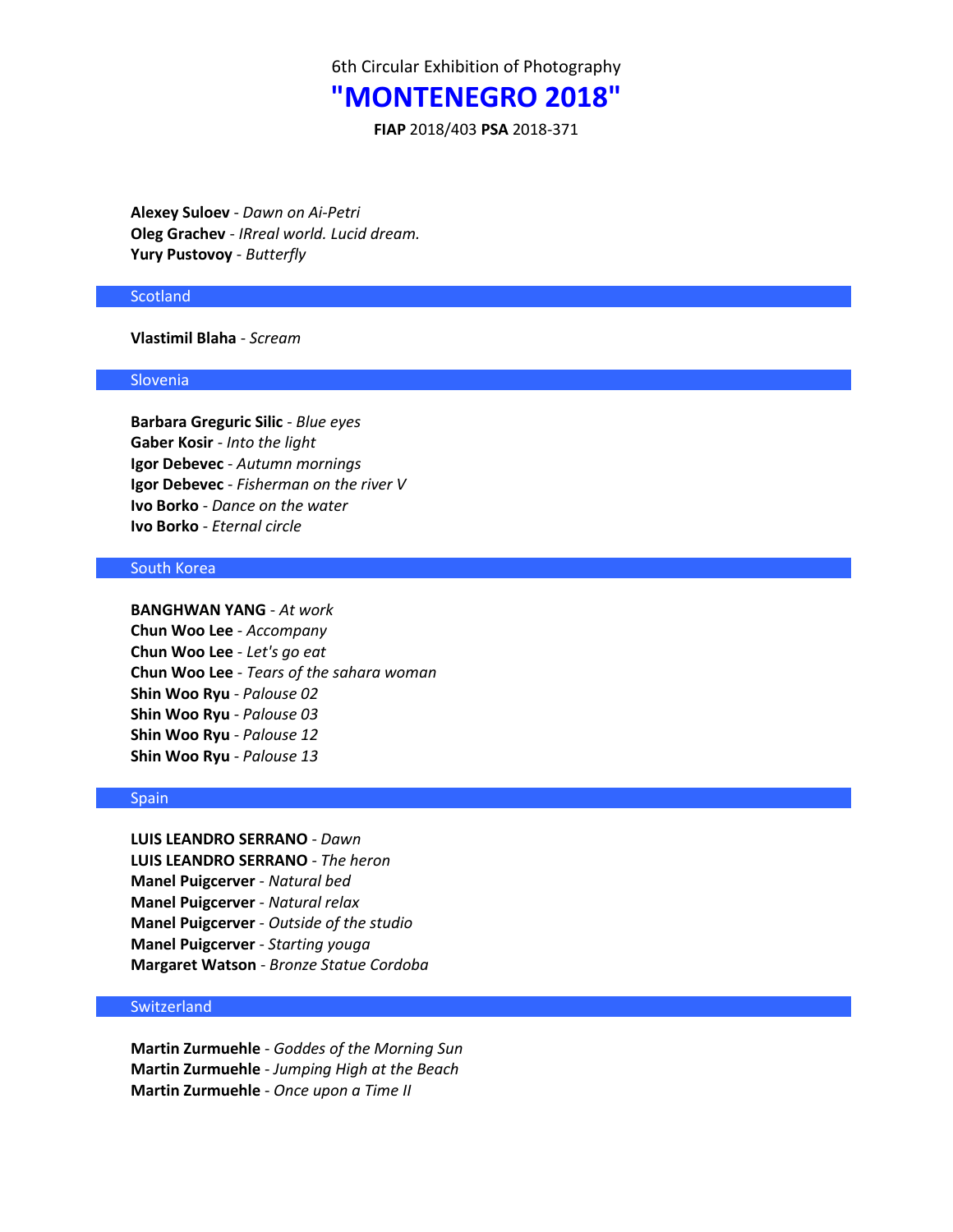## **"MONTENEGRO 2018"**

**FIAP** 2018/403 **PSA** 2018-371

#### United Kingdom

**karen smalley** - *Girl on the Train* **Malcolm Jenkin** - *In the Box 2* **Malcolm Jenkin** - *Slot Canyon Arizona* **Robert Millin** - *Courtney Tulloch* **Stuart Edgar** - *Kikgfisher with reflection* **Tillman Kleinhans** - *Paul Balfour F2* **Valerie Duncan** - *Body Shapes 01* **Valerie Duncan** - *Cougar and Approaching Storm* **Valerie Duncan** - *Spare a Penny for a Poor Clown*

### USA

**Duy Tuong Nguyen** - *Learning to play Cong Chieng* **Duy Tuong Nguyen** - *Starting season 2* **JR Schnelzer** - *White Elevator*

## Vietnam

**Dao Tien Dat** - *SOLITARY No 3* **Dao Tien Dat** - *WAITING AND HOPE* **Hai Bui Minh** - *Flooding season* **Nguyen Canh Hung** - *Chieu song Giăng* **Nguyen Canh Hung** - *Childhood No1* **VO THI HUYNH** - *BAKED CERAMICS*

**Awards** Theme **F) Open Monochrome**

**FIAP Gold medal** - **ROBERTO SOARES-GOMES**, Brazil, FACES **PSA Gold medal** - **Luc Stalmans**, Belgium, Donna Sensitiva **Salon Gold medal** - **karen smalley**, United Kingdom, The Final Bow **Salon Silver medal** - **Ruslan Bolgov**, Lithuania, The fear of darkness **Salon Bronze medal** - **Jorgen Kristensen**, Denmark, Model N2BW **FIAP HM** - **Aris Sanjaya**, Indonesia, cows racing in Padang **FIAP HM** - **Handi Nugraha**, Indonesia, Pacu Jawi **Salon HM** - **D Agung Krisprimandoyo**, Indonesia, light of heaven **Salon HM** - **Derville Conroy**, Republic of Ireland, Daughter of Man **Salon HM** - **Elisabeth Chintia Siayanti**, Indonesia, Indian tribe life **Salon HM** - **Fengying Long**, China, Omo River Valley13 **Salon HM** - **Gaber Kosir**, Slovenia, Cyclist **Salon HM** - **Hai Bui Minh**, Vietnam, Fishing gear **Salon HM** - **Hugh Wilkinson**, Northern Ireland, Black on White **Salon HM** - **Robert Millin**, United Kingdom, Wilson Dismounts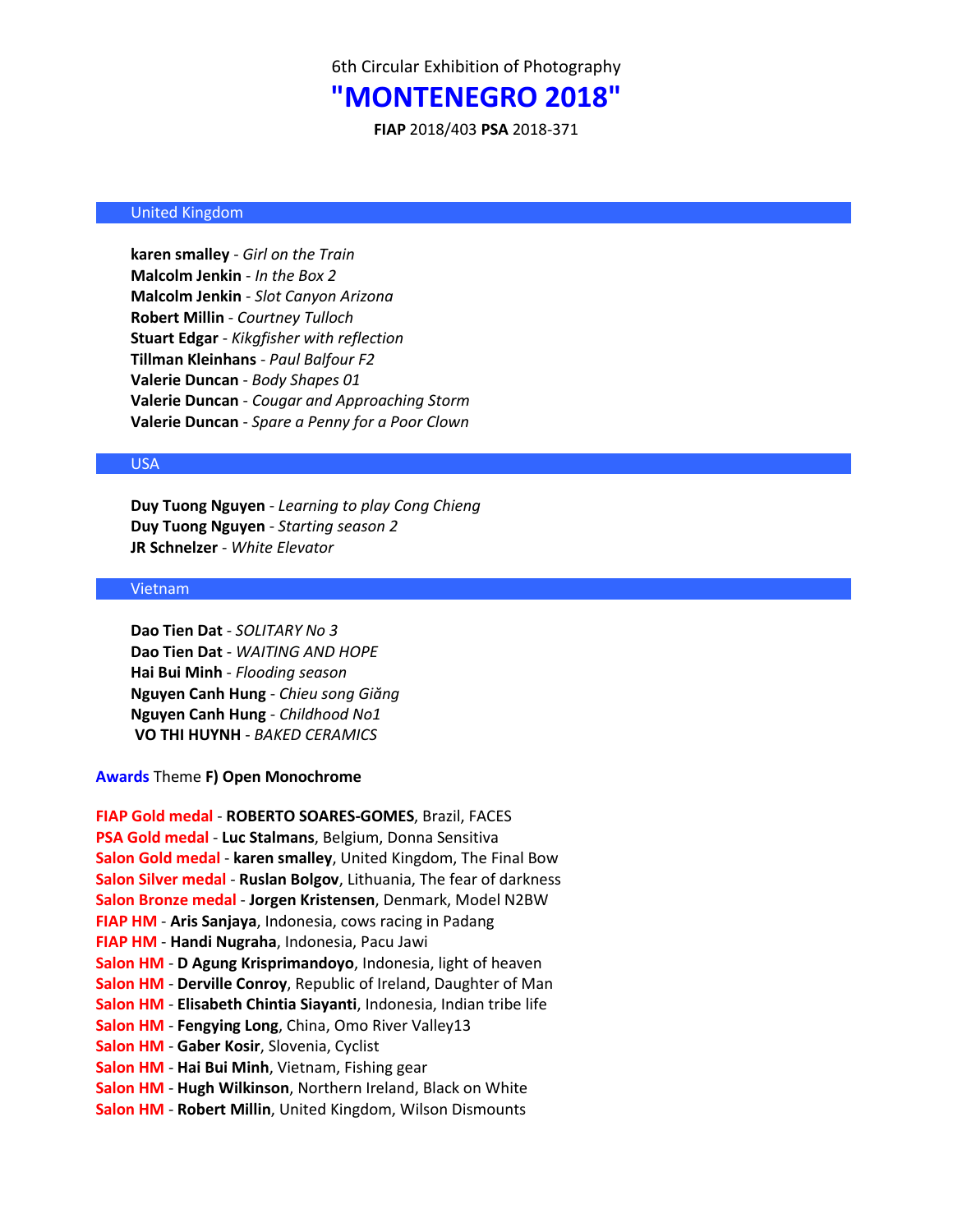# **"MONTENEGRO 2018"**

**FIAP** 2018/403 **PSA** 2018-371

**Salon HM** - **Robin Yong**, Australia, Sisters **Salon HM** - **Xiaoxi Liao**, China, Group Photo

#### **Accepted** Theme **F) Open Monochrome**

#### Australia

**CHEN CHU** - *Lonely Tree* **Graeme Watson** - *Car Park Coffee* **Graeme Watson** - *Tasting The Air* **Heather Prince** - *Triangulation* **Mathew Sze** - *Water Channel* **Melanie Kuhn** - *Spiral Staircase* **Robin Yong** - *Bathing the Cockerel* **Robin Yong** - *Sisters* **stephanie armstrong** - *Luca*

#### Austria

**Johann Schrittwieser** - *Ruby 01*

#### Bangladesh

**Ibrahim M IQBAL** - *Sky is the Limit* **Ibrahim M IQBAL** - *The Passonaite Shepherd*

## Belgium

**Francis NICOLL** - *Body and Chain* **Luc Stalmans** - *Bella Donna* **Luc Stalmans** - *Donna Sensitiva* **Luc Stalmans** - *Strange Meeting* **Luc Stalmans** - *X Part I*

## Brazil

**ROBERTO SOARES-GOMES** - *FACES* **ROBERTO SOARES-GOMES** - *PERTRANSICAO*

#### China

**Beimeng Liu** - *Morning Work*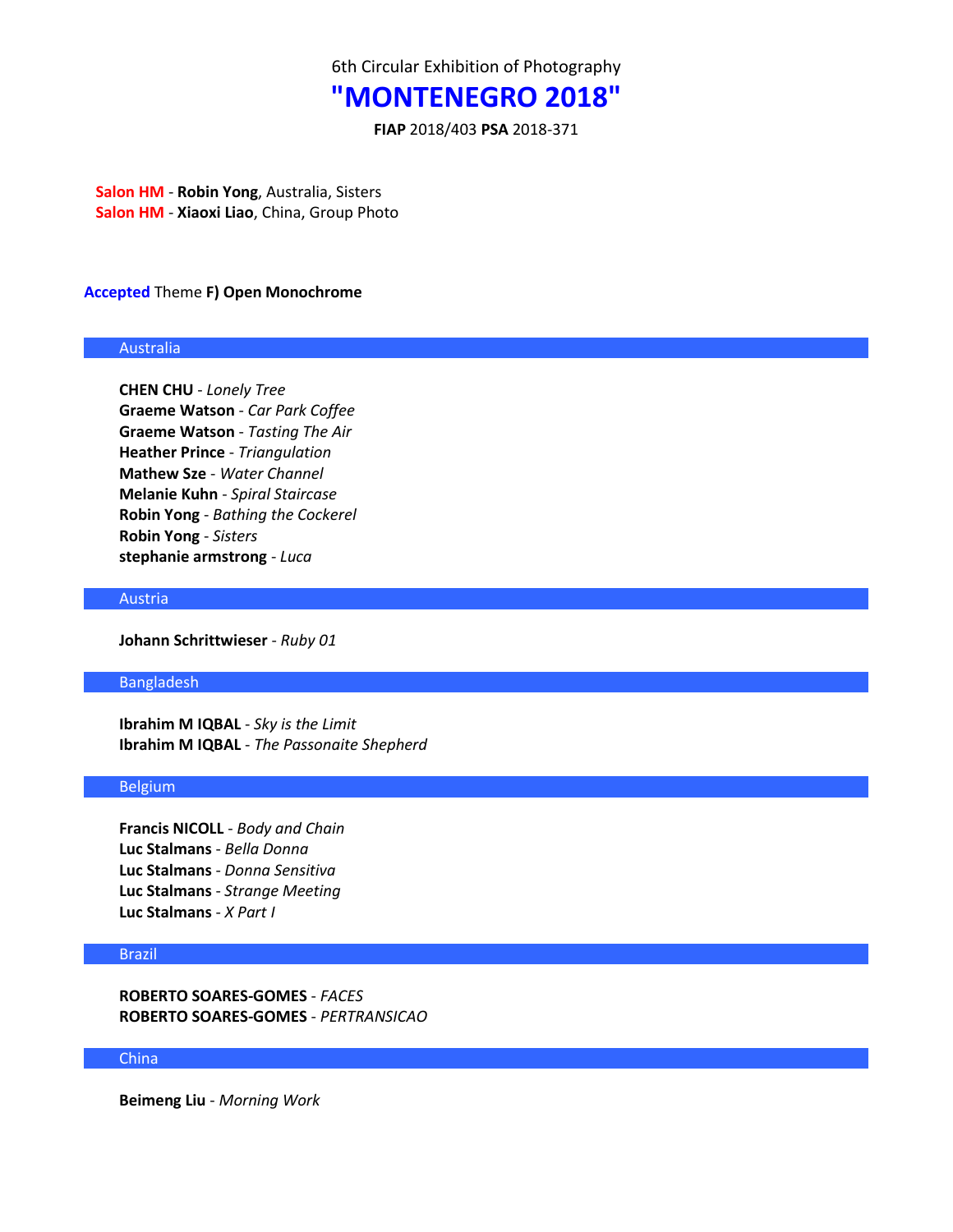## **"MONTENEGRO 2018"**

**FIAP** 2018/403 **PSA** 2018-371

**Beimeng Liu** - *Mursi Tribe 1* **Desheng Xu** - *Warm Himself* **Deying Lin** - *Go to market* **Deying Lin** - *Stare* **Dibiao Tao** - *Compnay* **Fengying Long** - *Buff-barred Warbler1* **Fengying Long** - *Omo River Valley13* **Fengying Long** - *Omo River Valley22* **Fuyong Xu** - *Great Companion* **Fuyong Xu** - *Tribal Kids 1* **Haiqiu Gao** - *Boating 1* **Haiqiu Gao** - *Pious 8* **Hongwei Wang** - *Pious* **Huiqian Yang** - *Grab* **Huiqian Yang** - *Head Work* **Huiqian Yang** - *Run* **Jiawei Yang** - *On the operating table* **jijun sun** - *Winter rhythm* **PING LU** - *Catch a spring fog* **PING LU** - *Fit* **Rong Jiang** - *Herd back* **Shicong Xiao** - *Keep Watch 3* **Shunxiang Zheng** - *Reading* **Xiaoxi Liao** - *Group Photo* **Yiliang Yang** - *Rely On* **Zhihong Xu** - *Happy*

## **Cyprus**

**PANDEHIS MARY** - *Massai boy*

## Denmark

**Aage Madsen** - *They Reached out, She didn`t Notice* **Benny Rytter** - *Checkers* **Benny Rytter** - *Peril* **Benny Rytter** - *Shere Hills\_BW* **Jorgen Kristensen** - *Louise 1BW* **Jorgen Kristensen** - *Model N2BW*

### England

**ALAN YOUNG** - *Inches To Spare* **Marc Meyer** - *Durdle Door*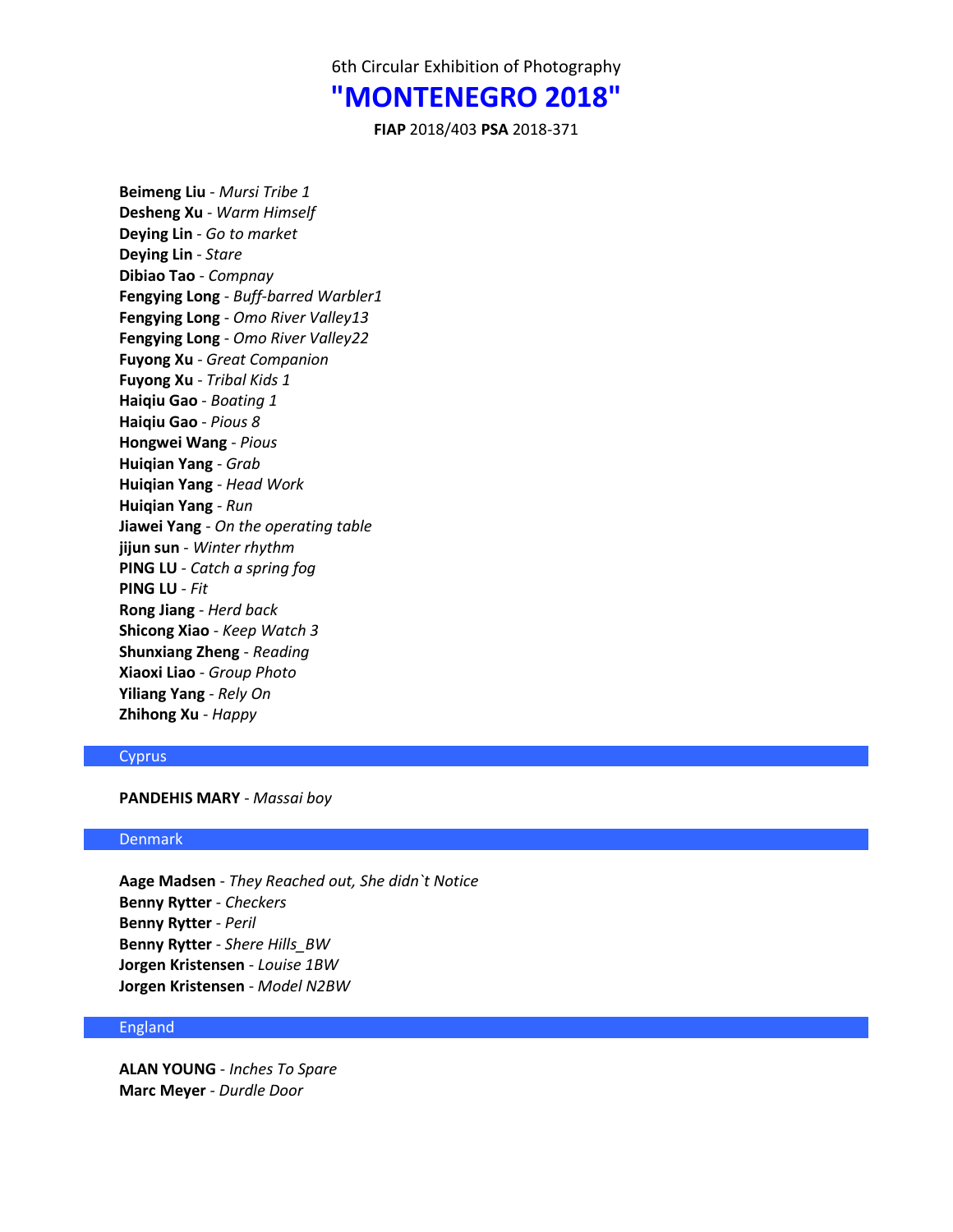## **"MONTENEGRO 2018"**

**FIAP** 2018/403 **PSA** 2018-371

**Stuart Daffin** - *Shakey Byrne*

#### Finland

**Juhani Visavuori** - *While jogging*

#### **Germany**

**Dirk Peschen** - *a beauty between light and shadow* **Dirk Peschen** - *muscles* **Dirk Peschen** - *perfect butt* **Michael Dorscheid** - *Adonis 02* **Nicole Dittus** - *The last Dance* **Raimund Paris** - *Auf dem Podest* **Raimund Paris** - *Bodykunst* **Raimund Paris** - *Krebs auf Podest* **Raimund Paris** - *Spiegelung* **Silvana Retter** - *Twilight Eiffel*

## Hungary

**Csilla Bolvari** - *In fog* **Sandor Horosnyi** - *Contemplation* **Sandor Horosnyi** - *Little pleasures*

#### India

**ABHISHEK BASAK** - *DEEPLY FOCUSED* **ABHISHEK BASAK** - *FULL OF ACTION* **ABHISHEK BASAK** - *SUSMITA 4* **Asok Samaddar** - *His Sister* **SOURAV SHIT** - *FACE AND HANDS* **SOURAV SHIT** - *LOOKING FROM HOLE* **SOURAV SHIT** - *SMILE FROM DEEP*

## Indonesia

**Andreas Kosasih** - *UNDER CONSTRUCTION* **Aris Sanjaya** - *cows racing in Padang* **D Agung Krisprimandoyo** - *Hairstyle of Babas* **D Agung Krisprimandoyo** - *light of heaven* **Elisabeth Chintia Siayanti** - *Indian tribe life* **Elisabeth Chintia Siayanti** - *stare* **Handi Nugraha** - *Pacu Jawi*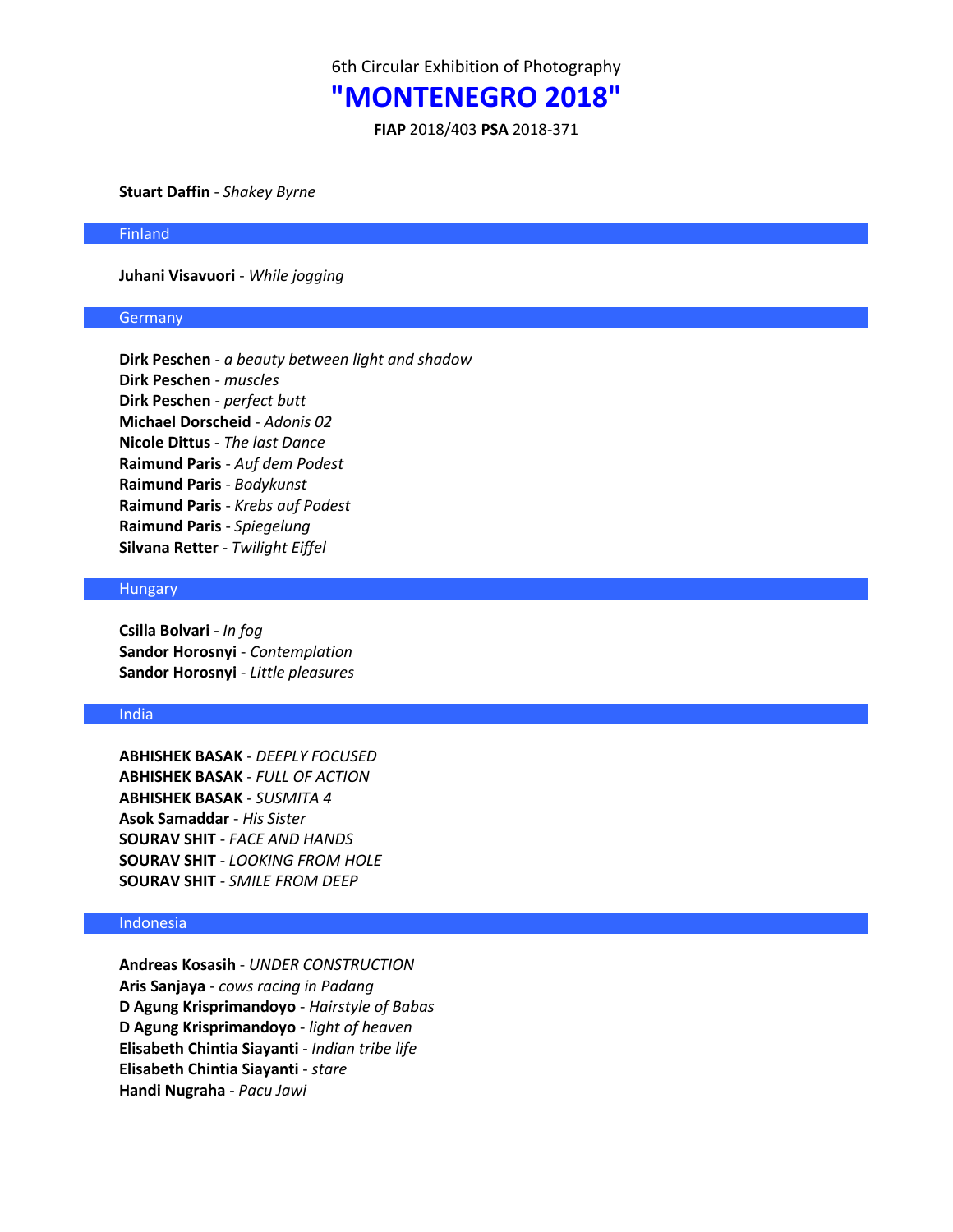# **"MONTENEGRO 2018"**

**FIAP** 2018/403 **PSA** 2018-371

**Handi Nugraha** - *Seaweed Maze* **Herman Morrison** - *Affection* **Herman Morrison** - *Mom & Kid* **Herman Morrison** - *Portrait of Mursi Tribe* **Herman Morrison** - *Triad* **Lili Yudiarta** - *going to temple* **Lina Gunawan** - *Gazing* **Lina Gunawan** - *I buy them all* **Mahendra Putra Lim** - *kissing the hand* **Mery Binglie** - *Different Transportation* **Pamela alexis Callista Javran** - *Maine Lighthouse* **Parulian Parulian** - *waiting for the child*

#### Iran

**Ali Samei** - *Brick Maker* **Ali Samei** - *Tattoo Girl 5*

### Italy

**BRUNO MADEDDU** - *SPECIAL DANCE 1* **Claudio Palermo** - *Alessandra* **Claudio Palermo** - *The tenderness the rain* **Enzo Righeschi** - *L'escalier* **stefano stefanoni** - *legami 2* **stefano stefanoni** - *rope 2*

## Lithuania

**Ruslan Bolgov** - *Moet* **Ruslan Bolgov** - *The fear of darkness* **Ruslan Bolgov** - *Thrown out*

### Northern Ireland

**Hugh Wilkinson** - *Black on White* **Hugh Wilkinson** - *Heavy Tackle*

#### Poland

**Zygmunt Trylanski** - *Escape from the storm* **Zygmunt Trylanski** - *Love*

Qatar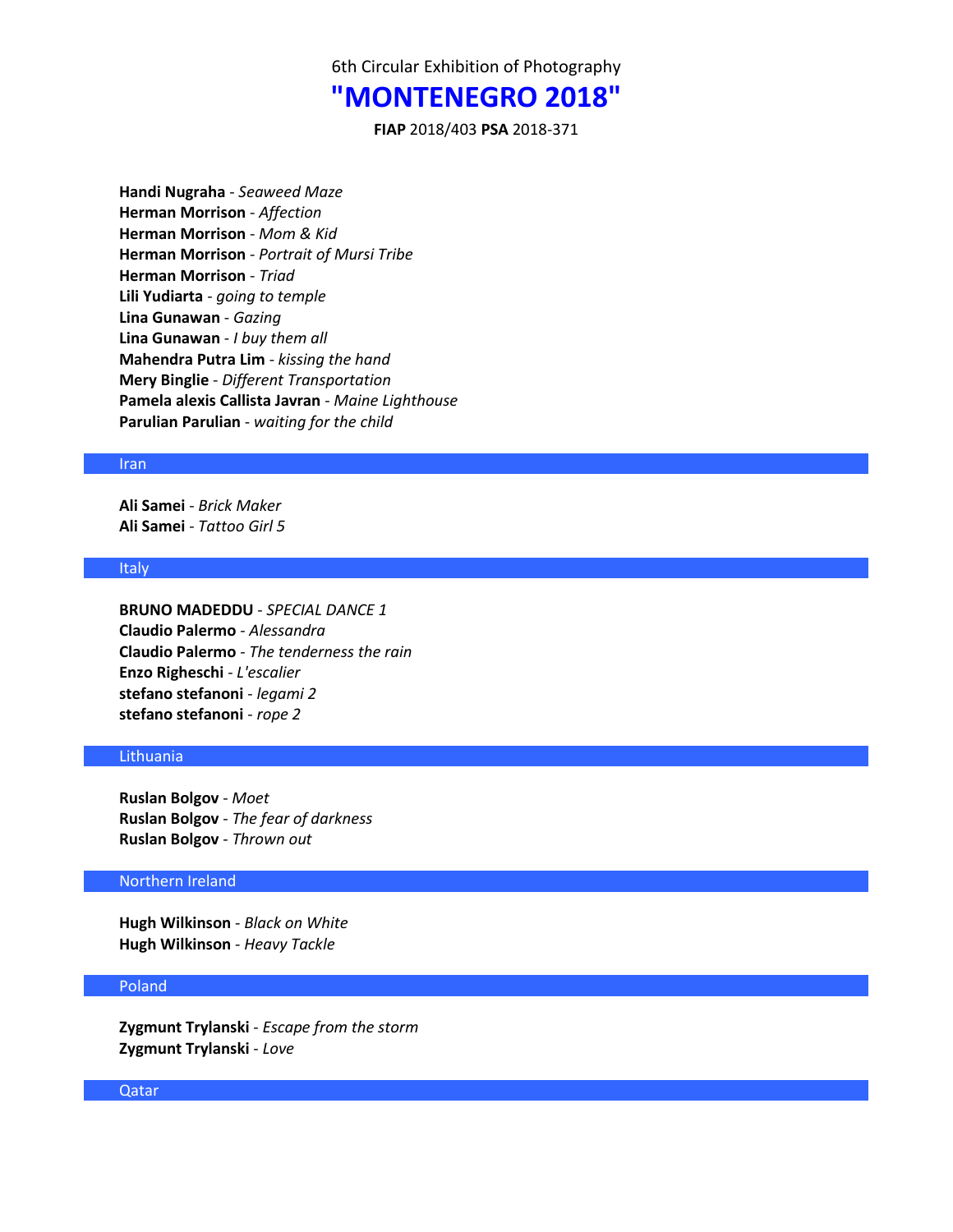# **"MONTENEGRO 2018"**

**FIAP** 2018/403 **PSA** 2018-371

**Abdulla AL-Mushaifri** - *Badran* **Abdulla AL-Mushaifri** - *Hayder Museum* **Abdulla AL-Mushaifri** - *Long Way*

## Republic of Ireland

**Andrew Magan** - *Claw Shape* **Andrew Magan** - *The Walkway* **Derville Conroy** - *Contradictions* **Derville Conroy** - *Daughter of Man* **Derville Conroy** - *Urban Explorer* **Edward Mahon** - *bilcooley arch bw* **Edward Mahon** - *in full flow* **Edward Mahon** - *stretching* **Joe Doyle** - *Anete Below* **Joe Doyle** - *Carla Casablanca* **Joe Doyle** - *Joceline Piano*

## Romania

**Arpad Zoltan Balla** - *Man and horse* **Ovi D. Pop** - *Reflexion* **Ovi D. Pop** - *Union* **Sarb Vasile** - *antagonistic* **Sarb Vasile** - *spell*

### Russian Federation

**Oleg Grachev** - *The feather-grass steppe* **Oleg Grachev** - *Tree and montgolfier*

#### Slovenia

**Barbara Greguric Silic** - *Contrasts* **Gaber Kosir** - *Cyclist* **Igor Debevec** - *Big brother is watching you* **Ivo Borko** - *Man with birds* **Ivo Borko** - *Milking on pastureland 2* **Ivo Borko** - *Scythe grinding*

### South Korea

**Chun Woo Lee** - *A soulful craftsman*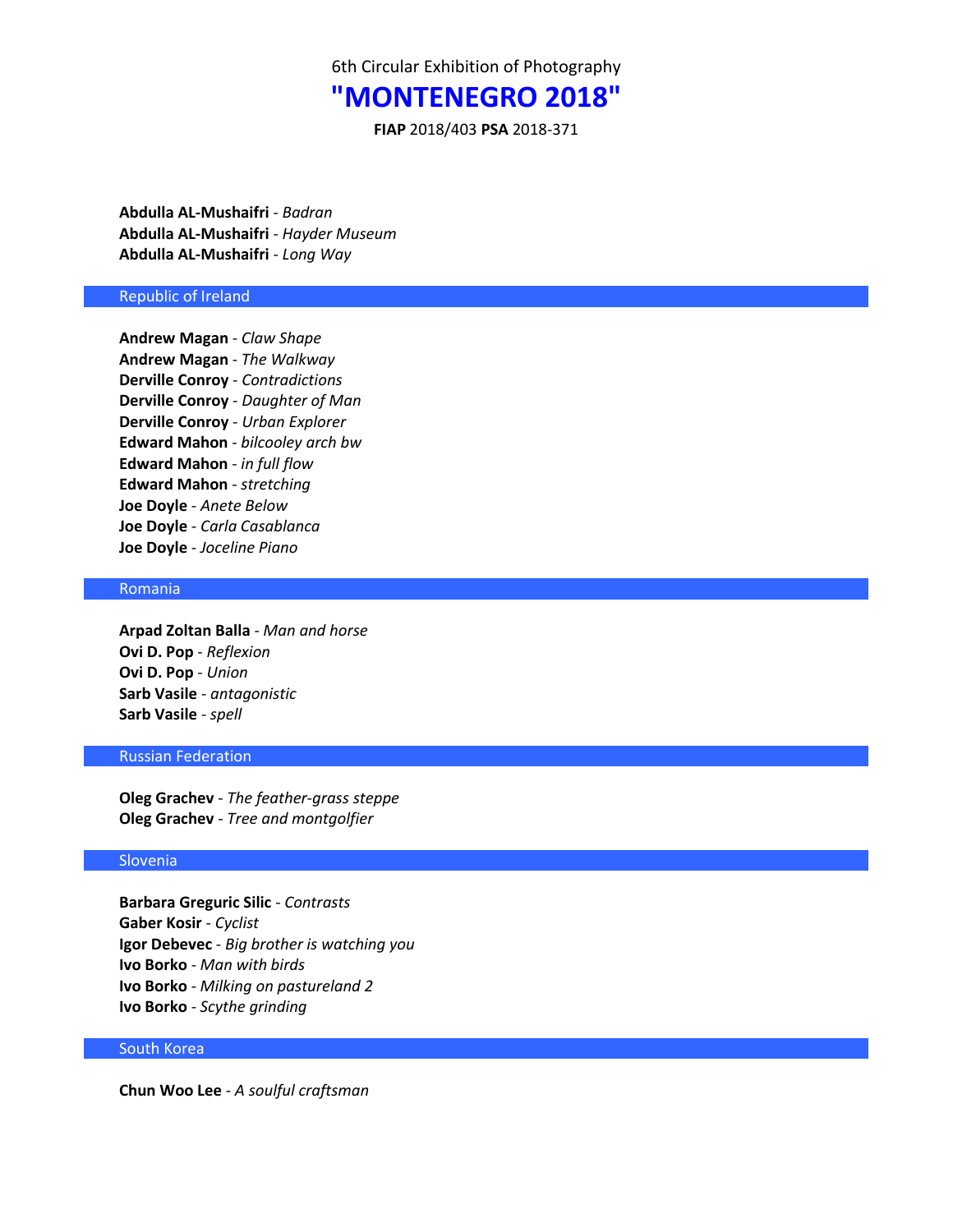# **"MONTENEGRO 2018"**

**FIAP** 2018/403 **PSA** 2018-371

**Chun Woo Lee** - *A young lady's meal* **Shin Woo Ryu** - *Return Home2*

### Spain

**LUIS LEANDRO SERRANO** - *Pedestrian* **LUIS LEANDRO SERRANO** - *Reflexes* **Manel Puigcerver** - *Body symmetry* **Manel Puigcerver** - *Nude yoguis* **Manel Puigcerver** - *Square*

#### **Switzerland**

**Martin Zurmuehle** - *Island B&W* **Martin Zurmuehle** - *River Landscape B&W* **Martin Zurmuehle** - *Rockline*

## United Kingdom

**Barbara Jenkin** - *Mono Hoop Maid* **Chris Whitty** - *Mel and recorder 27 mono* **Chris Whitty** - *Mel and recorder 49 mono* **Eileen Murray** - *Pip* **karen smalley** - *Harriet* **karen smalley** - *The Final Bow* **Malcolm Jenkin** - *Cubic Dreamer* **Malcolm Jenkin** - *Miriam and Chair 3* **Robert Millin** - *Full Power Ahead* **Robert Millin** - *O'Connell On Pommell Horse* **Robert Millin** - *The Landing* **Robert Millin** - *Wilson Dismounts* **Valerie Duncan** - *Kayak Race K1M 175601 bw*

## USA

**Donald DeDonato** - *Tucked In* **Duy Tuong Nguyen** - *Catch fish* **JR Schnelzer** - *Barn & Yellow Canola* **Peter Gedeon** - *Tenderness No20*

## Vietnam

**Dao Tien Dat** - *ALONE No 3* **Dao Tien Dat** - *THE ECHO OF ORIGINAL*